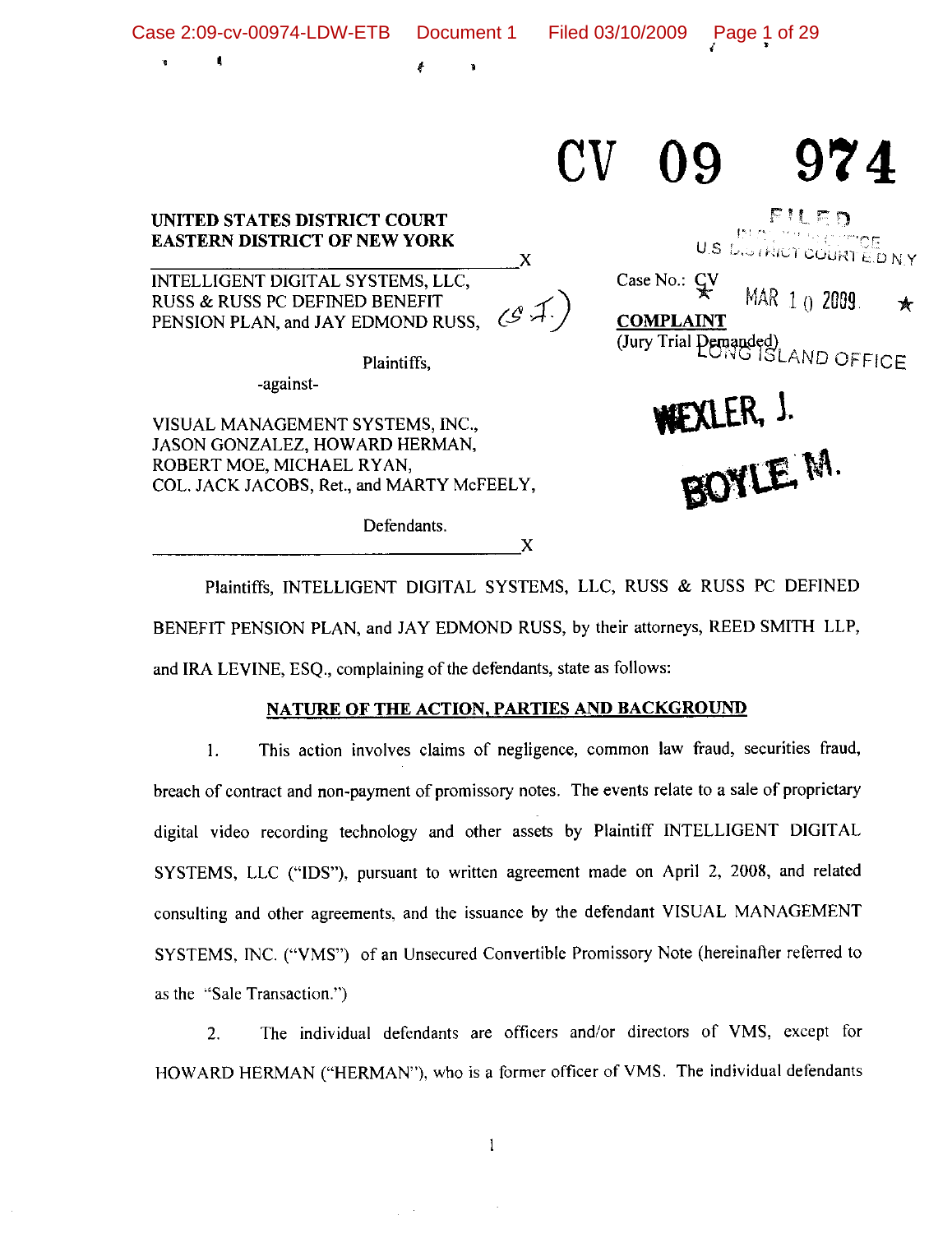È

List of

were privy to adverse facts consisting of non-public information concerning the business, finances, bookkeeping, accounting, internal controls, sales, and prospects of VMS, through access to internal corporate documents, conversations, connections with officers and employees, attendance at management and Board of Directors meetings and committees, and information provided to them.

Based upon their knowledge and possession of such information, the individual  $3.$ defendants were careless and negligent in discharging their fiduciary duties, financial reporting duties, management duties, obligations under the Sarbanes-Oxley Act, and through acts and omissions constituting negligence and culpable conduct, by allowing publicly filed financial information to be wrong, materially false, misleading and stale.

The adverse facts and non-public information related to: a) the true financial status of  $\overline{4}$ . VMS, which was contrary to the publicly filed financial information for the periods ending August 31, 2007 and September 30, 2007; b) the fact that the publicly filed financial information for the periods ending August 31, 2007 and September 30, 2007 was wrong and materially misleading; c) that IDS and Plaintiff JAY EDMOND RUSS ("RUSS"), and the public could not, and should not, rely upon the publicly filed financial information of VMS; d) the fact that material errors had been committed by VMS's then-Chief Financial Officer, HERMAN; e) the fact that the termination of HERMAN on or about February 18, 2008 as the Chief Financial Officer of VMS, was "for cause" (this was after the binding Letter of Intent but before the closing of the Sale Transaction); f) the true reasons for the delay in 10-K and other public filings, the true reasons for delay in publicly filing the financial results of VMS as of December 31, 2007, the true reasons for delay in publicly filing the financial results of VMS as of March 31, 2008; g) weaknesses in internal financial controls of VMS; h) the work required, and estimated or projected cost to correct the errors and deficiencies in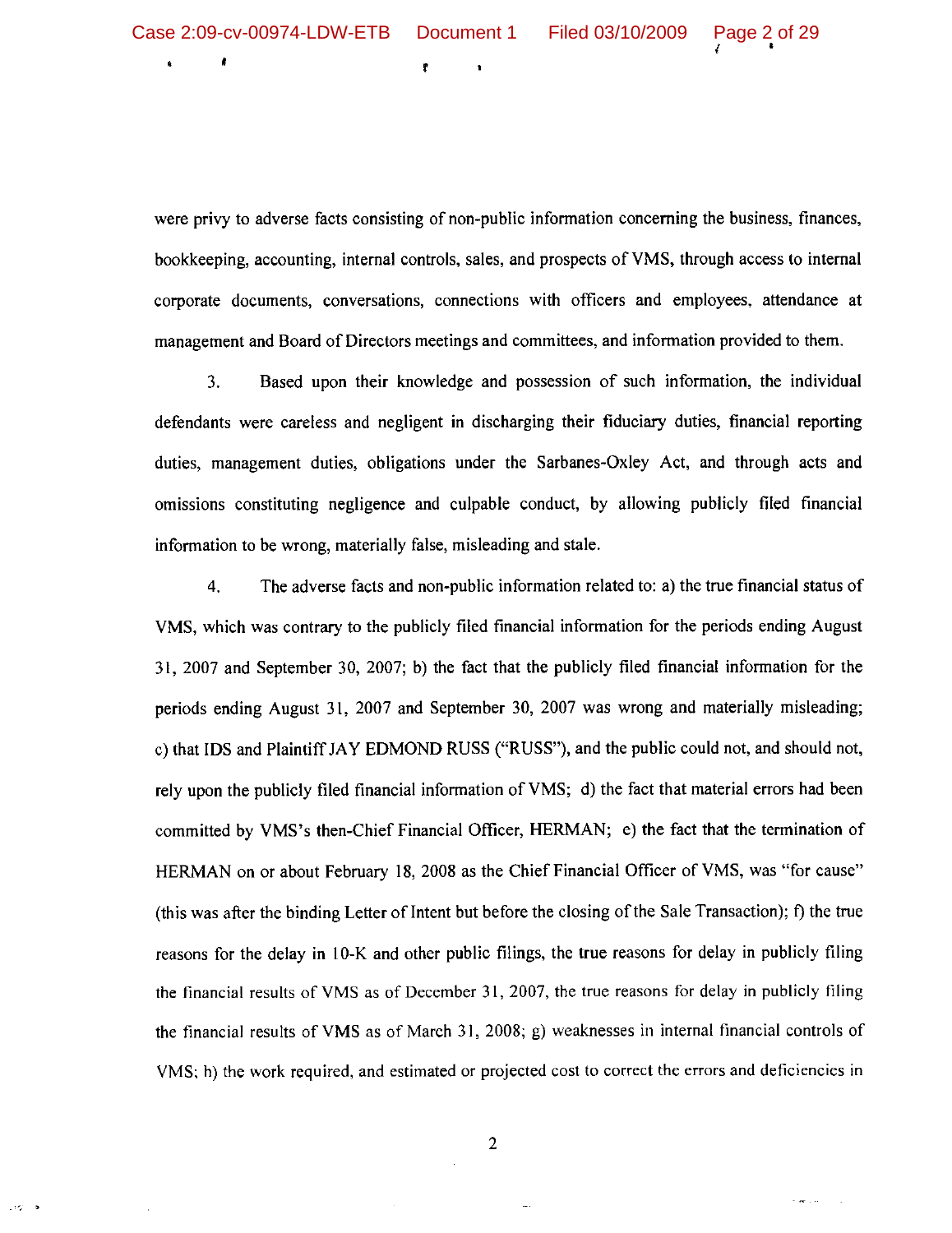$\mathbf{t}$ 

public filings and financial reporting; i) that VMS did not have sufficient funds to pay for the professional services necessary to correct the errors and deficiencies in public filings and financial reporting; i) that VMS would be forced to raise additional equity or obtain loans, or would be forced to curtail operations to pay for such professional services; k) that the cost of such professional services was material, and would, or likely could render VMS insolvent; and I) that VMS likely would not have the funds to pay IDS and RUSS pursuant to the Sale Transaction, promissory notes, consulting fees, or to pay the development fees (collectively hereinafter, the "Adverse Facts.")

5. The Adverse Facts were known, or with the exercise of reasonable care and diligence, could have and should have been known to VMS and the individual defendants prior to both a binding Letter of Intent between IDS and VMS, the actual execution of agreements, and the closing of the Sale Transaction on April 2, 2008, but were not disclosed to IDS and RUSS, and the public, and then, later, only partially disclosed, six (6) days after the closing of the Sale Transaction.

Based upon their possession of such information, the individual defendants, knew, or 6. should have known, the fact that the Adverse Facts had not been disclosed, or were being actively concealed from IDS and RUSS, and the public.

 $7.$ Plaintiffs had no access to the Adverse Facts, which were solely under defendants' control. The individual defendants were involved in drafting, producing, reviewing, and/or disseminating materially false and misleading statements. The individual defendants were aware of, or in the exercise of reasonable care, should have been aware, that materially false and misleading statements were being issued regarding VMS and nevertheless, approved, ratified and/or failed to correct those statements in violation of applicable securities laws.

3

 $\frac{1}{2}$  and  $\frac{1}{2}$  .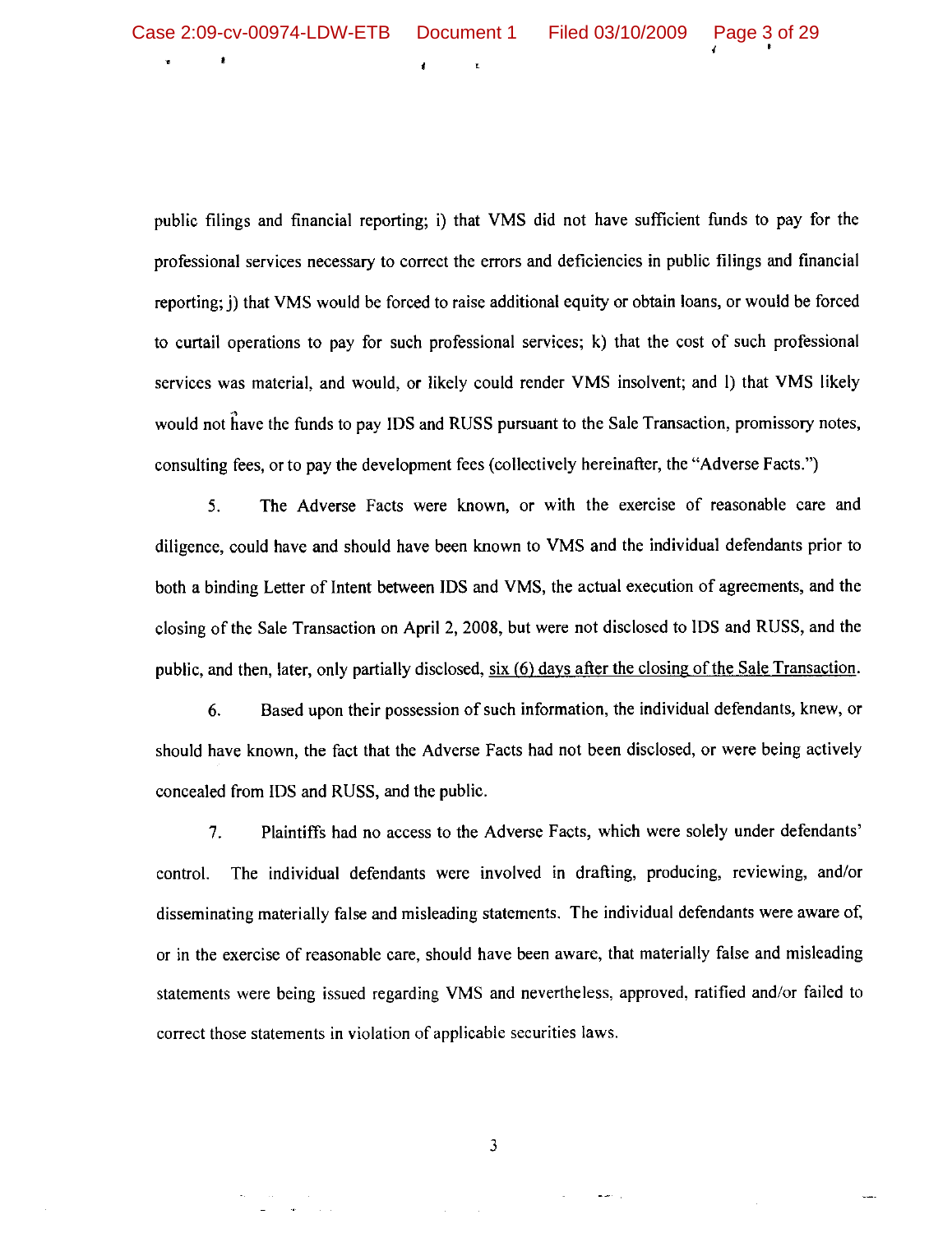$\pmb{\delta}$ 

8. IDS and RUSS reasonably relied upon the accuracy of public information and statements put forth by VMS and the individual defendants to reach a comfort level that VMS could, and likely would, be able to pay, and would pay, the sale price, promissory notes, consulting fees and the development fees under the Development Agreement and would otherwise perform its obligations in accordance with the agreements executed and delivered at the closing. In proceeding with the Sale Transaction, IDS and RUSS reasonably relied upon the accuracy of public information and statements by VMS in ceasing IDS business operations, in ceasing technical support of previously sold digital video recording devices in the field, in ceasing technical support of customers, in transitioning all of IDS's business to VMS, in restructuring the relationship with IDS's Chief Technology Officer so that he could receive an E-visa and be paid through the Development Agreement, in pursuing all of the conditions of closing including, the engagement of securities counsel and immigration counsel to pursue and obtain the E-visa, in providing funding for a new company as part of the E-visa process, in terminating employees, in arranging and paying for the services of IDS's President, Elliott Jonas, as a consultant to VMS after the closing of the Sale Transaction, in causing its certified public accountants to audit its financial statements, in delivering its unique and proprietary technology to VMS, in revealing its technological trade secrets to VMS, in delivering it source code to VMS and its "know how" in the development, manufacture and sale of digital video recorders, in thereby allowing VMS to bring to market shortly after the closing of the Sale Transaction, a unique and proprietary "True Hybrid" digital video recorder, and in otherwise dismantling and discontinuing the IDS business.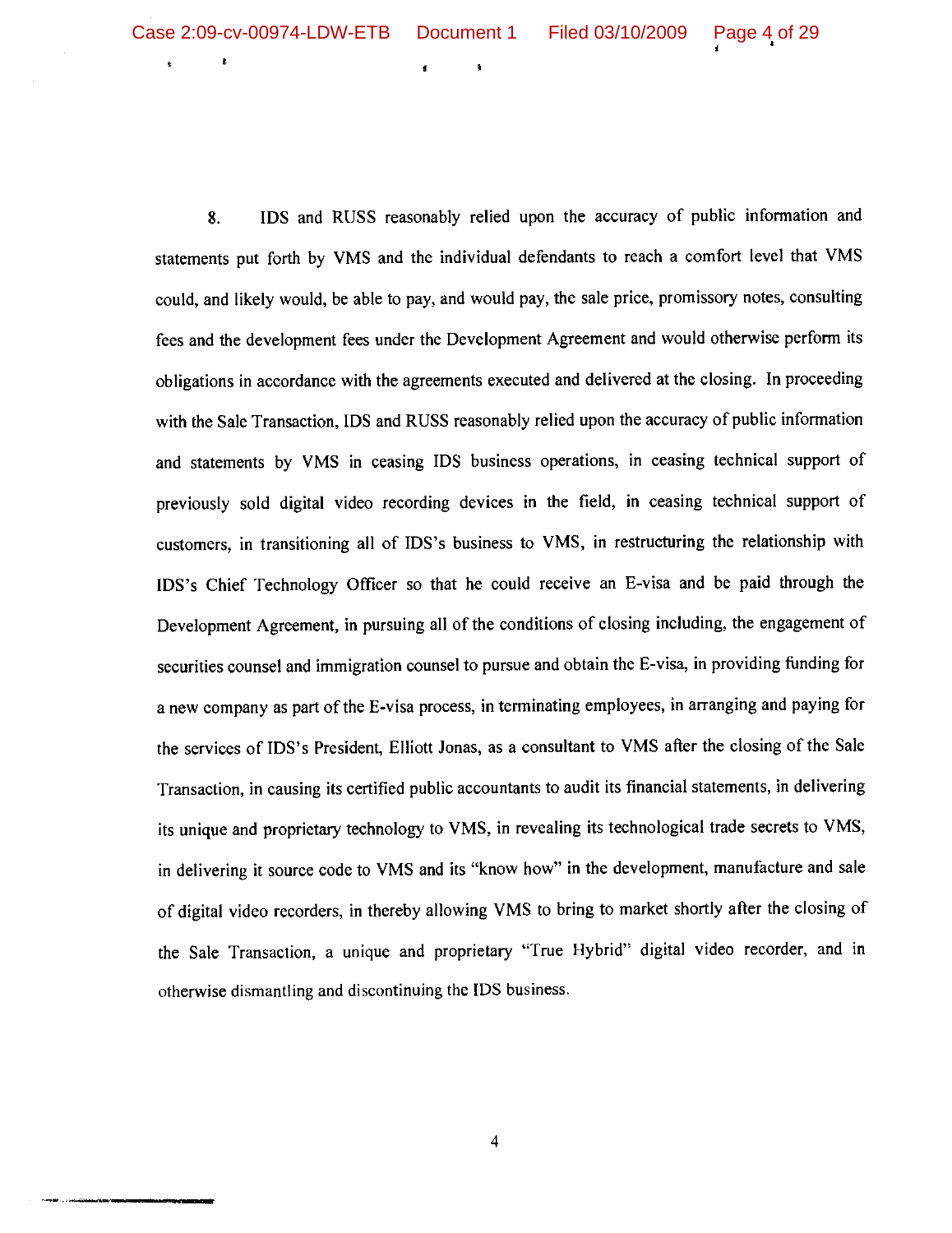$\ddot{\phantom{a}}$ 

9. IDS and RUSS reasonably relied upon the August 31, 2007 and September 30, 2007 publicly filed financial statements of VMS in executing and exchanging a binding Letter of Intent, and in closing the Sale Transaction and executing all related agreements.

IDS and RUSS reasonably relied upon the accuracy of the August 31, 2007 and  $10.$ September 30, 2007 publicly filed financial statements of VMS, particularly when VMS had not publicly filed its December 31, 2007 nor its March 31, 2008 financial statements, and did not take any steps to caution against such reliance.

Plaintiffs IDS and RUSS reasonably relied upon VMS e-mails and press releases.  $11.$ None of these disclosed the Adverse Facts.

The non-disclosure of the Adverse Facts was misleading because IDS and RUSS, as 12. investors in VMS and as creditors upon the closing on April 2, 2008, were not on notice of the true reasons for any of the matters set forth above, and were led to believe that there were other less disturbing reasons why HERMAN was terminated as VMS's Chief Financial Officer, and why the public financial filings were late.

13. Concealment of the Adverse Facts by VMS and the individual defendants resulted in enhancement of all share and stock option values, and enhanced potential values, to the benefit of VMS and the individual defendants. This enhanced value was realized by the acquisition of IDS's unique proprietary technology and the engagement of IDS's Chief Technology Officer, Ho Sung Chang ("Chang"), through exclusive contractual arrangements through the Development Agreement, with a company, known as HC Digital Video Development Corp. ("HC") under Chang direction. Defendant JASON GONZALEZ ("GONZALEZ"), either alone, or with his wife, who also was, and is, a VMS officer and employee, or through trusts or entities in his, her, or their

5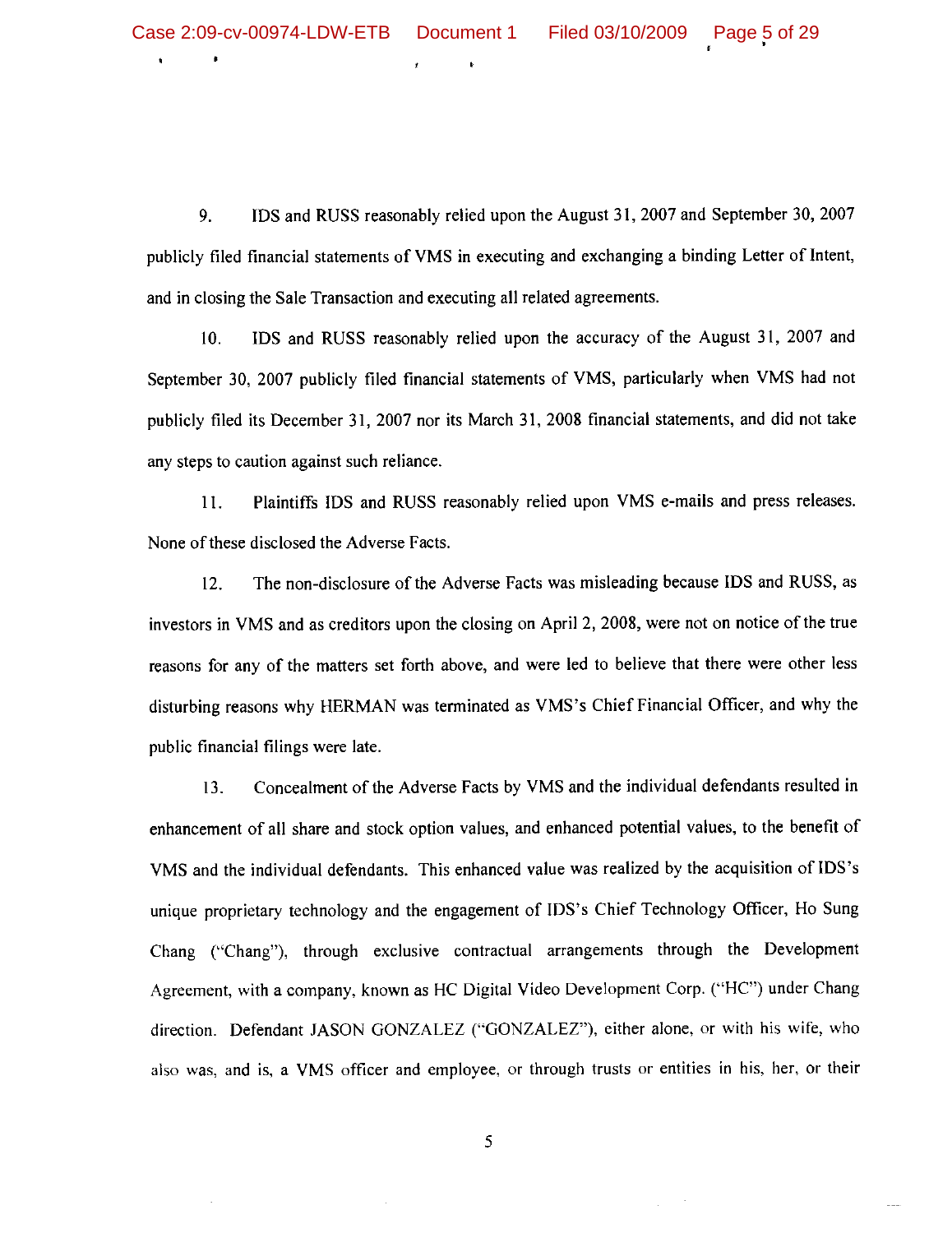control were and are the majority shareholder of VMS. Each Board member owned either shares, or possessed stock options, or both. Each Board member earned or acquired stock options at every Board and committee meeting. The concealment of the Adverse Facts and enhanced values, and enhanced potential values, resulted from VMS's and the individual defendants' negligence, negligent oversight, and failures to implement and use monitoring and other procedures, to assure that the Adverse Facts were appropriately disclosed in a timely manner.

#### **JURISDICTION AND VENUE**

14. Jurisdiction is conferred by §27 of the Securities Exchange Act of 1934 (15 U.S.C. §78a et. seq.; the "1934 Act") and 28 U.S.C. §1331. The securities claims asserted herein arise under  $\S(10(b))$  and  $20(a)$  of the 1934 Act and Rule 10b-5.

Venue is proper in this District pursuant to  $\S27$  of the 1934 Act and 28 U.S.C. 15. §1391(b). At all times relevant to this action, Plaintiffs maintained their principal places of business within the Eastern District of New York, and many of the acts and transactions alleged herein, including the preparation and dissemination of materially false and misleading information, occurred in substantial part in this district and defendants transact business in the district.

16. In connection with the acts, conduct, and other wrongs alleged in this Complaint, defendants, directly or indirectly, used the means and instrumentalities of interstate commerce, including but not limited to, the United States mails, interstate telephone communications, and the facilities of the national securities markets.

Pursuant to 28 U.S.C. §1367, the Court has supplemental jurisdiction over the claims  $17<sub>1</sub>$ arising from the laws of the State of New York (the "State Claims"). The State Claims are so related to the claims over which the Court has original jurisdiction, and have a common nucleus of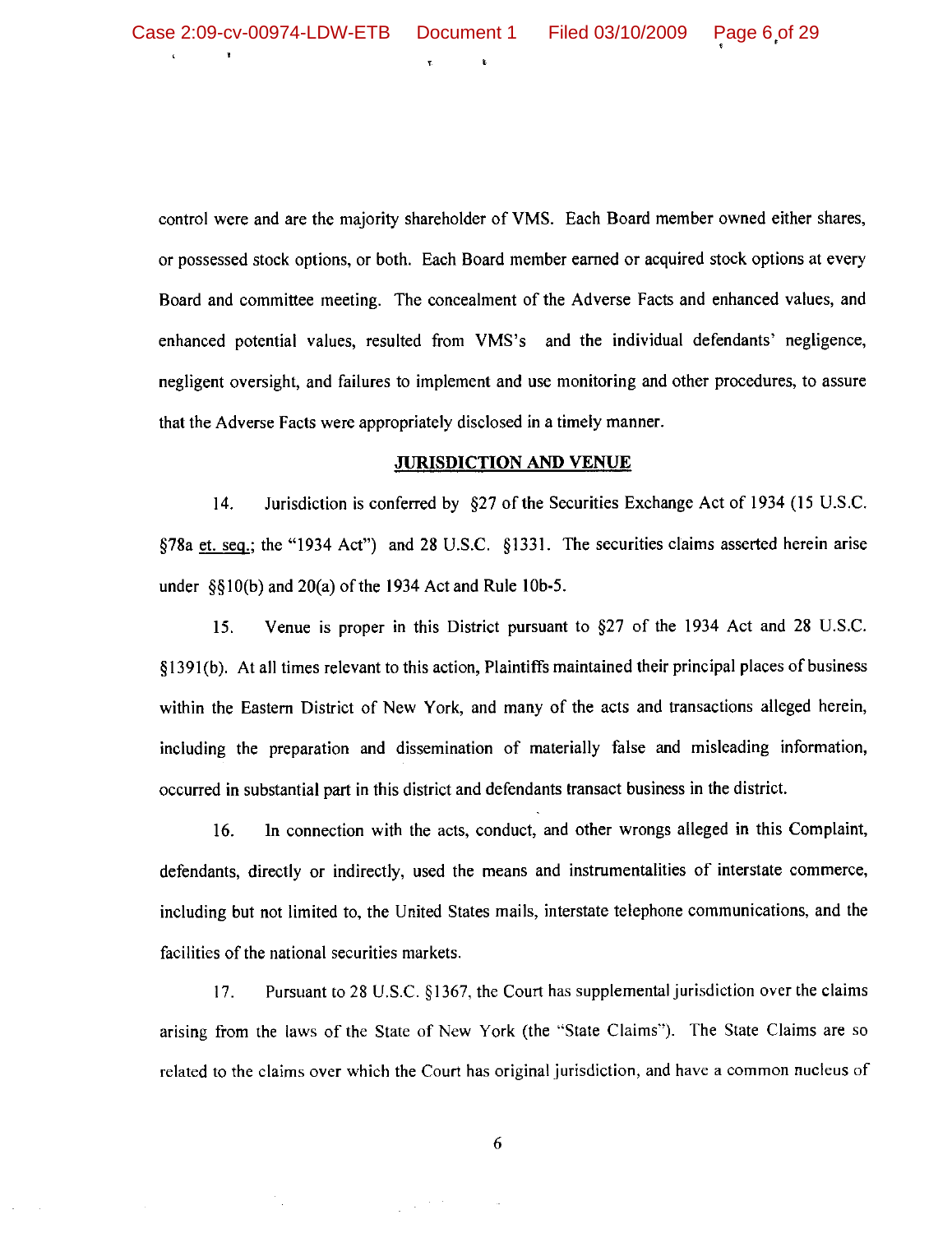operative facts, that they form part of the same case or controversy under Article III of the United State Constitution.

18. IDS is a Delaware limited liability company, with its sole place of business on Long Island, New York and is authorized to do business in the State of New York. Prior to the Sale Transaction, IDS maintained development and sales offices in West Islip, New York. Following the Sales Transaction, IDS maintains an office c/o Russ & Russ, P.C. ("Russ P.C.") in Massapequa, New York. IDS is the developer and, prior to the Sale Transaction, was the owner of proprietary technology in the area of digital video recording for the security industry, and the manufacturer and seller of a proprietary digital video recorder ("DVR"). IDS is wholly owned by RUSS.

RUSS is an attorney, who is admitted to practice law in the State of New York. 19. RUSS has been in private general practice for thirty-three (33) years, and is President of Russ P.C., which maintains its offices at 543 Broadway, Massapequa, New York. RUSS is a resident of Suffolk County, New York, and resides in Lloyd Harbor, New York.

Russ P.C. maintains a defined benefit pension plan known as RUSS & RUSS PC 20. DEFINED BENEFIT PENSION PLAN ("THE PLAN").

 $21.$ VMS is a Nevada corporation, which maintains its principle place of business at 1000 Industrial Way North, Suite C, Toms River, New Jersey 08755. VMS sells and installs DVRs and provides other security goods and services, nationally. VMS was a private company, but became a public company before the binding Letter of Intent or the Sales Transaction. VMS is traded under the symbol "vmsy.ob."

 $\overline{7}$ 

وأرجعي

 $\frac{1}{2}$  and  $\frac{1}{2}$  . In (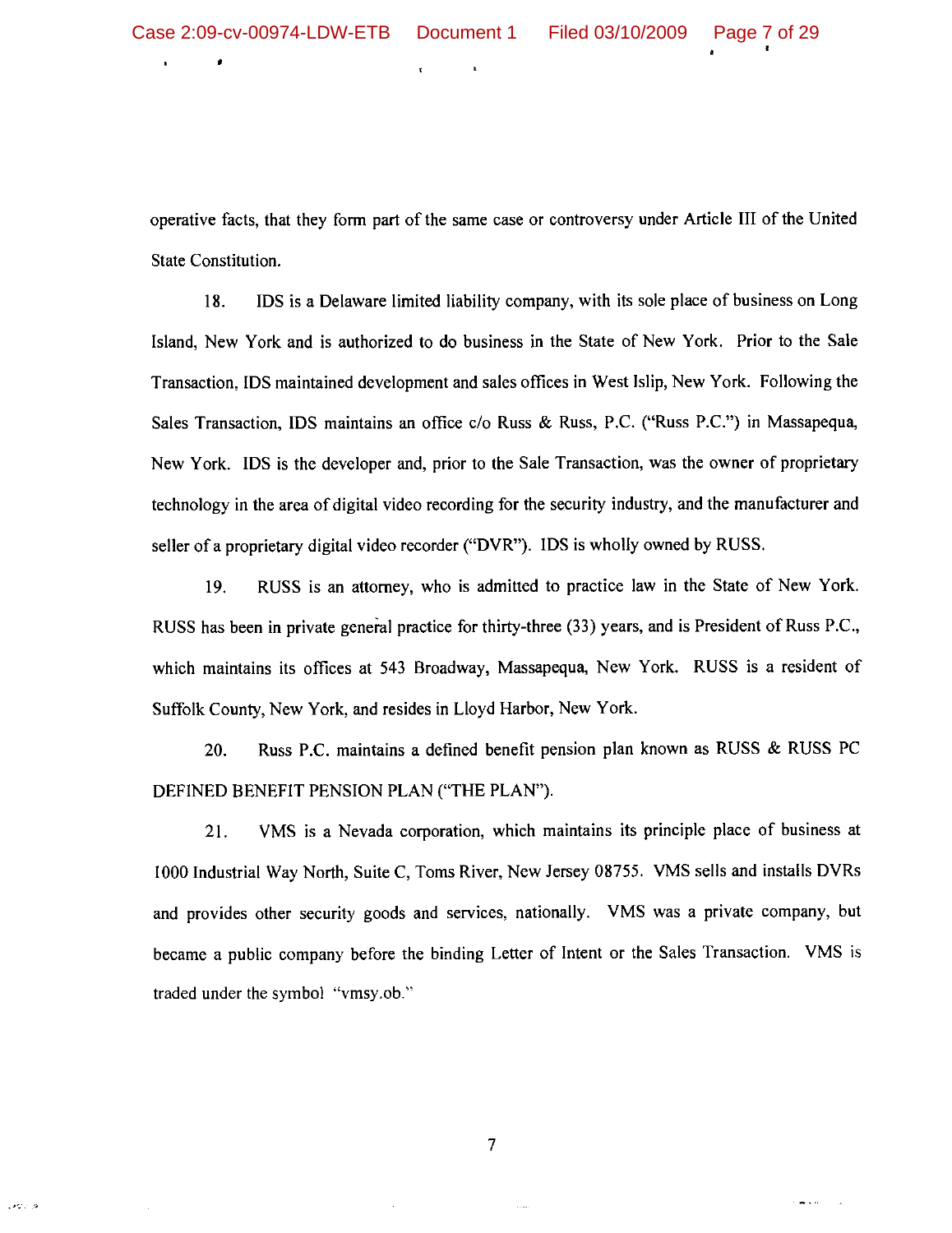Defendant, GONZALEZ founded VMS, and is the Chairman of the Board of 22. Directors, Chief Executive Officer, President and employee of VMS. GONZALEZ resides in New Jersey.

HERMAN is the former Chief Financial Officer ("CFO"), and a former employee of 23. VMS. Upon information and belief, HERMAN is a resident of New Jersey.

24. HERMAN was terminated, "for cause" as CFO and employee of VMS on or about February 18, 2008, as confirmed by a public announcement by VMS. At that time, VMS was a public company.

ROBERT MOE ("MOE") was and is a member of the Board of Directors of VMS. 25. Upon information and belief, MOE is a resident of New Jersey.

MICHAEL RYAN ("RYAN") was and is a member of the Board of Directors of 26. VMS. Upon information and belief, RYAN is a resident of Connecticut.

COL. JACK JACOBS, Ret. ("JACOBS") was and is a member of the Board of 27. Directors of VMS. Upon information and belief, JACOBS is a resident of New Jersey.

MARTY McFEELY ("McFEELY") was and is a member of the Board of Directors 28. of VMS. Upon information and belief, McFEELY is a resident of New Jersey.

29. VMS is vicariously liable for the acts and omissions, and culpable conduct, and negligent and fraudulent conduct of GONZALEZ and HERMAN, in that all such conduct was performed as employees and officers of VMS, and in the scope of such employment.

VMS is vicariously liable for the acts and omissions, and culpable conduct, and 30. negligent and fraudulent conduct of its Board of Directors, in that all such conduct was performed as directors of VMS, and in the scope of such engagement.

8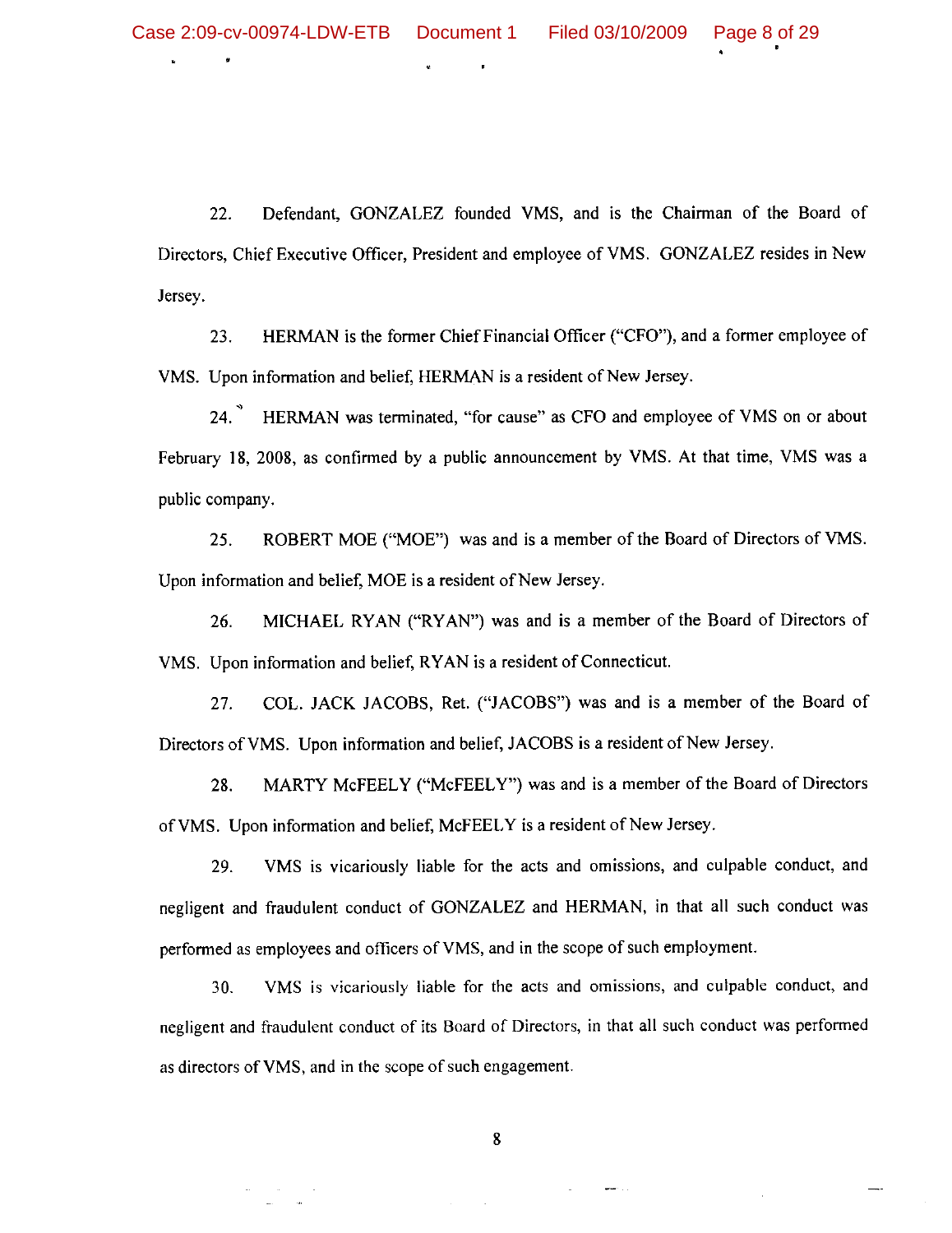$\bullet$ 

#### EVENTS LEADING TO A BINDING LETTER OF INTENT

31. During 2006, RUSS and IDS's investment bankers met with and spoke to GONZALEZ and HERMAN. Thereafter, IDS and VMS agreed in principle to merge. However, VMS and GONZALEZ decided to delay any transaction with IDS because VMS was planning to "go public." VMS became a public company through a reverse-merger on June 15, 2007.

32. In a press release dated September 18, 2007, GONZALEZ was quoted as stating: "Since commencing operations in 2003, our company has grown at a blistering pace with revenues exceeding \$4 million in 2006 and over \$11 million since inception. We are committed to maintaining our proven track record of delivering impressive growth and shareholder value."

33. In the same press release, VMS and GONZALEZ also stated: "Moving forward, the company is implementing a growth strategy that includes an aggressive marketing plan which will expand its sales force, establish telemarketing centers and increase its regional and satellite offices geographically."

During 2007, VMS and IDS agreed to change the structure of the transaction from a 34. merger to an asset sale, consisting, generally, of the following: a) the sale by IDS to VMS of certain assets, including all of IDS's proprietary technology assets, but not IDS's rights, if any, under certain patent applications; b) a long-term consulting arrangement between VMS and RUSS; c) a non-managing membership interest of VMS in IDS Patent Holding Corp.; d) the Development Agreement between VMS and HC; and e) a License of rights from IDS Patent Holding Corp. to VMS.

In December, 2007, IDS and VMS entered into a non-binding Letter of Intent. 35.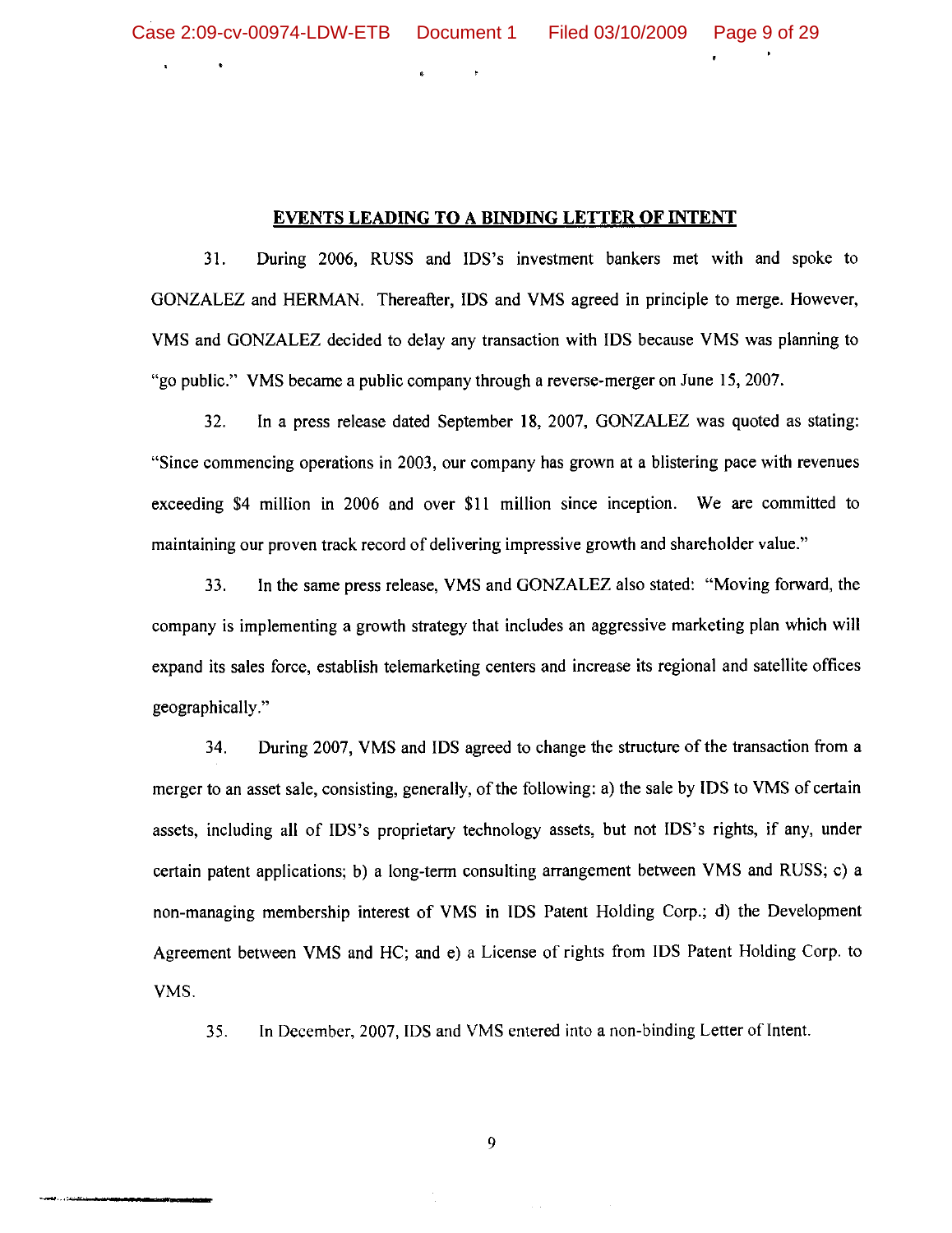36. In connection with a proposed binding Letter of Intent, IDS and RUSS reviewed, and relied upon, the statements and representations contained in the August 31, 2007 and September 30, 2007 public filings of financial information made by VMS. Such statements and representations contained the work product of HERMAN. In connection with a proposed binding Letter of Intent, VMS and the individual defendants provided no other, different, or additional financial information, expecting and leaving IDS to rely on the statements and representations contained in the public filings of financial information.

The failure of VMS and the individual defendants to provide other, different, or 37. additional financial information, was materially misleading, in that the financial condition of VMS was compromised, and not as was represented to IDS and RUSS, and the public in VMS's August 31, 2007 and September 30, 2007 financial statements. Without limiting the foregoing, VMS and the individual defendants knew, or should have known, but failed to disclose, that inventory was materially overstated, accounts payable were materially overstated, additional paid in capital was materially understated, gross profit was materially overstated, operating expenses were materially overstated, all such that there was an additional loss for the three months ended August 31, 2007, and gross profit was materially overstated, and net loss was understated, for the six months ended August 31, 2007, and inventory was materially overstated, accounts payable were materially overstated, additional paid in capital was materially understated, revenue was materially overstated, gross profit was materially overstated, and operating expenses were materially understated, all such that there was an additional loss for the quarter ended September 30, 2007, and gross profit was materially overstated and net loss was understated, for the six month period ended September 30, 2007, and VMS suffered from a poor cash position, the need to find and close equity and/or loan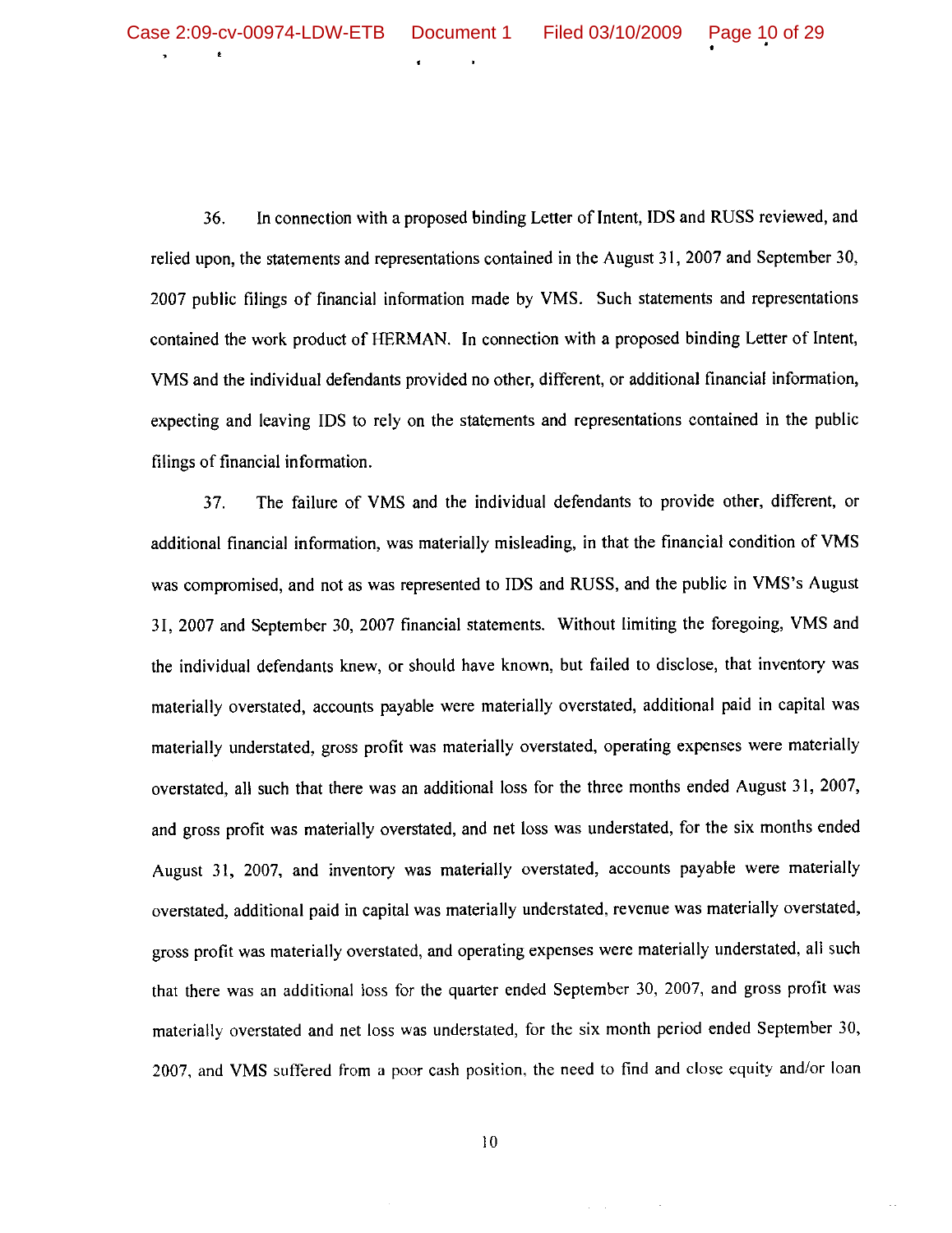$\mathbf{L}$ 

transactions to keep VMS in operation, the need to do so to meet required payments in the Sale Transaction, and that without such equity/loan transactions, VMS would likely immediately default in making payments after the closing of the Sale Transaction to IDS and RUSS, and under the Development Agreement, and the defaults and non-payment of accounts receivable due VMS in its municipal contracts, and the threatened cessation by vendors of VMS of selling product to VMS, and material weaknesses in bookkeeping, accounting and tax reporting functions of VMS. In connection with these matters, and in connection with the performance of HERMAN, the Audit Committee of the Board of Directors, and the Board, failed to perform any reasonable review, investigation, oversight, or other supervisory function.

HERMAN, as CFO and as a certified public accountant ("CPA"), had 38. responsibilities and authority over the financial, bookkeeping, accounting and tax matters of VMS, reporting to GONZALEZ, who lacked the knowledge and experience to properly supervise HERMAN, and evaluate his performance, and to the Audit Committee, and the Board. HERMAN lacked the experience, knowledge and capacity to do his job, and failed to perform his duties and responsibilities in a competent and appropriate manner. GONZALEZ, the Audit Committee of the Board of Directors, and the Board, should have known, and with proper inquiry and oversight would have known, that HERMAN lacked the ability and failed to perform his duties and responsibilities in a competent and appropriate manner.

Unknown to IDS and RUSS, or the public, on or about November and December of 39. 2007, GONZALEZ and the Audit Committee of VMS, and VMS, learned, or were informed that VMS's August 2007 and September 2007 financial statements and public filings of financial information were erroneous, deficient, inaccurate and needed to be restated.

 $11$ 

 $\sim$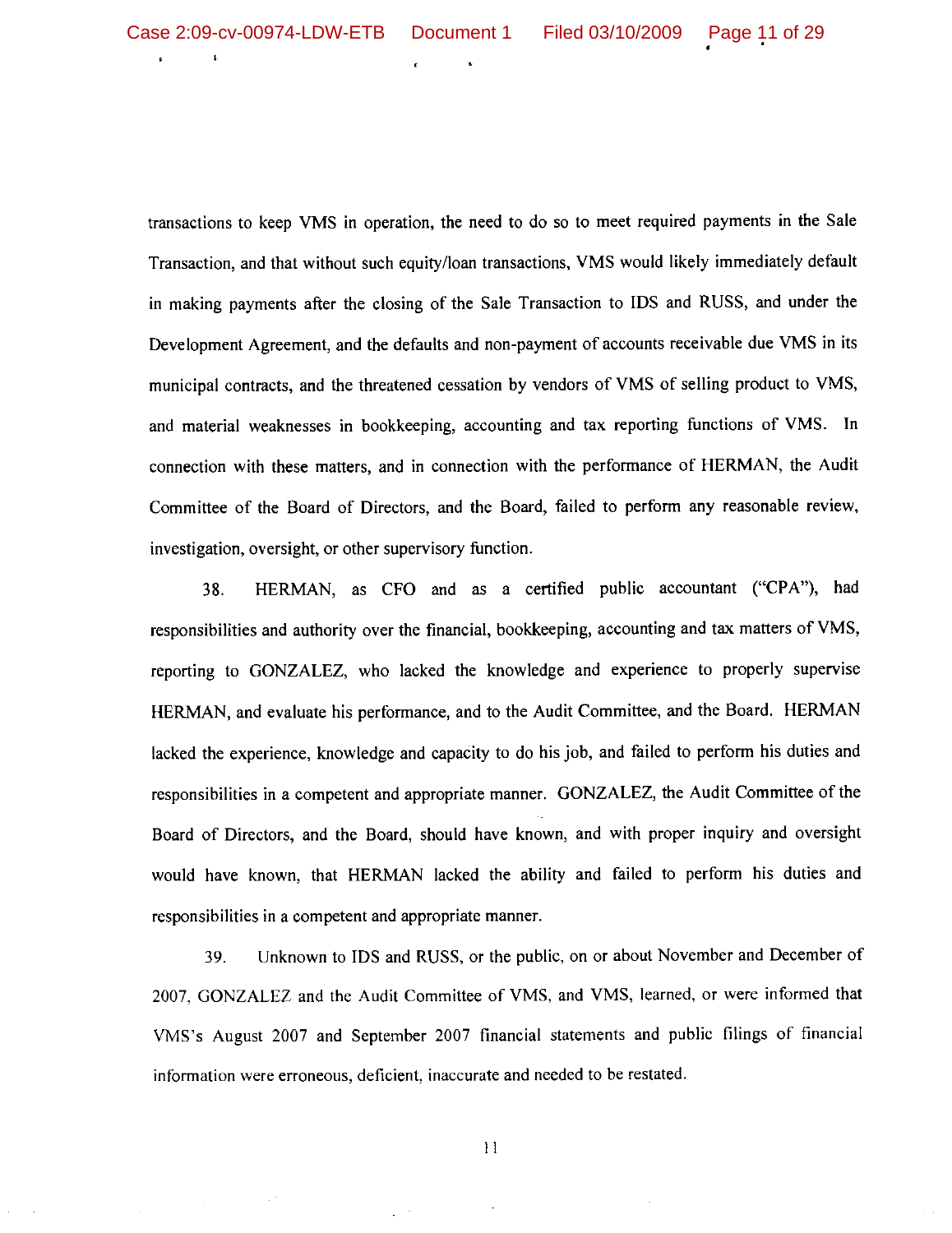$\pmb{\ast}$ 

cach ja

Unknown to IDS and RUSS, and the public, in or about November and December of 40. 2007, VMS engaged the services of Withum Smith & Brown Global Assurance ("WSBGA") to evaluate VMS's internal controls over financial reporting, and to assist VMS in developing internal controls to comply with Section 404 of the Sarbanes-Oxley Act of 2002, and received reports, advice and recommendations from WSBGA.

On or about January 31, 2008, IDS and VMS entered into the binding Letter of 41. Intent.

#### THE TERMINATION OF HERMAN

Unknown by IDS and RUSS, and the public, HERMAN had materially and 42. substantially failed to perform the duties of CFO and CPA, including bookkeeping, accounting, and tax functions, in a competent and appropriate manner.

Unknown to IDS and RUSS, and the public, the following significant and material 43. information was not disclosed by any of the defendants, through negligence, or was kept secret and concealed from IDS and RUSS and the public by the individual defendants, the Audit Committee of the Board of Directors of VMS, and the Board: the actual grounds for termination of HERMAN, the specific failures, errors and lapses on the part of HERMAN, the problems that HERMAN caused or contributed to, the errors and irregularities which then existed in public filings of financial information, the errors and irregularities which then existed in the books and records of VMS, the full scope of remediation necessary, the likely and substantial cost thereof, the fact that VMS lacked the funds to cause the work to be performed and fully re-mediated, the fact that VMS would need to borrow to do so or curtail operations, and that the cost of such work and remediation could, or likely would, materially adversely effect VMS.

**Contract Contract**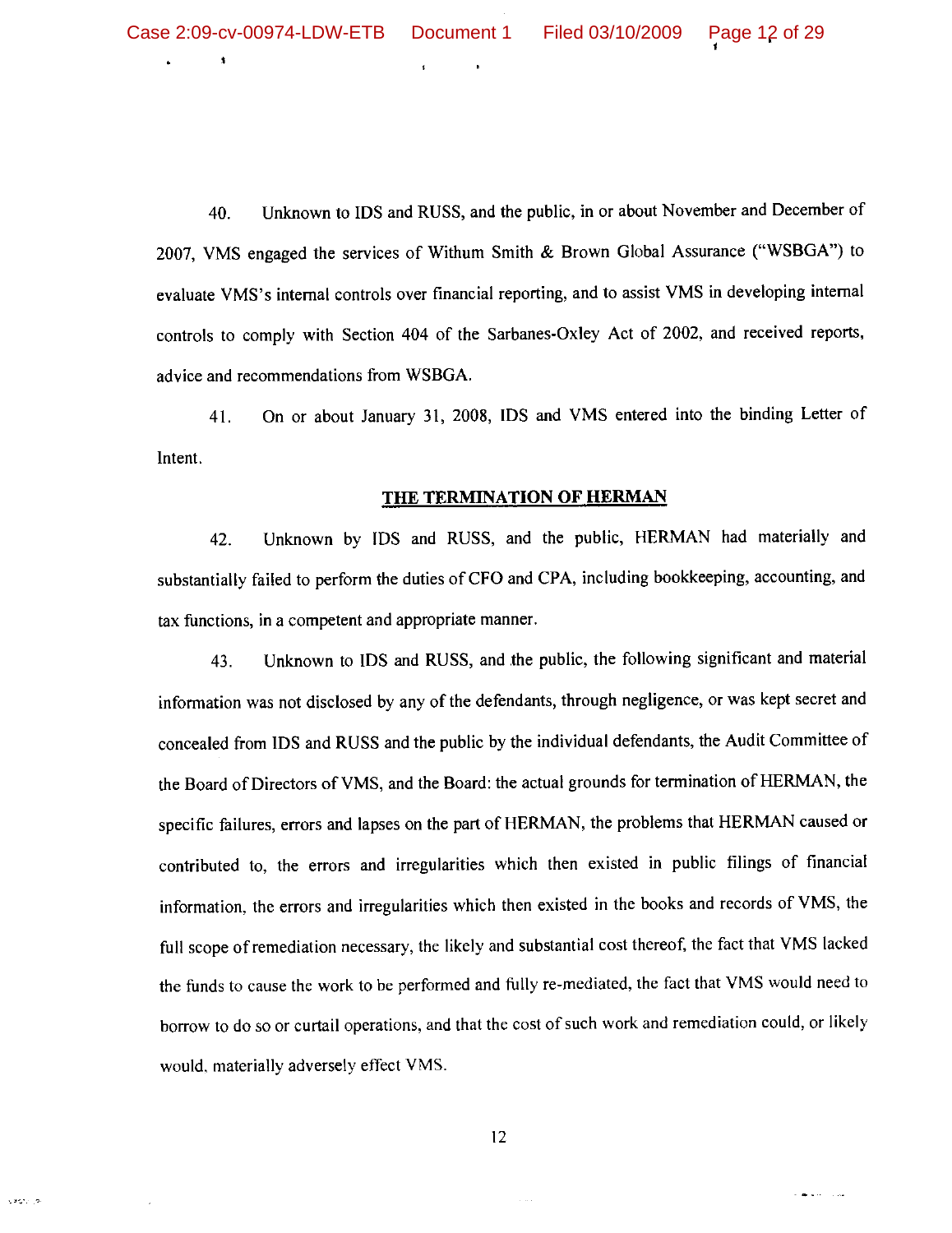1

44. At or about the time of the termination of HERMAN, the individual defendants, the Audit Committee of the Board of Directors of VMS, and the Board, knew or should have known that IDS and RUSS would review and rely upon the public filings of information by VMS in connection with the binding Letter of Intent, and Sale Transaction, and would continue to do so up to and including the closing of the Sale Transaction, which occurred on April 2, 2008, but that they would not have the benefit of the Secret Information, and would therefore be materially misled.

45. At or about the time of the termination of HERMAN, the individual defendants, the Audit Committee of the Board of Directors of VMS, and the Board, knew or should have known, that they were failing to reveal, and were concealing, the weakened, compromised and debilitated financial condition of VMS prior to, and on April 2, 2008, which was not appropriately reflected in any public filings.

At or about the time of the termination of HERMAN, the individual defendants, the 46. Audit Committee of the Board of Directors of VMS, and the Board, knew or should have known that they were, through acts and/or omissions constituting negligence, or fraudulently, inducing IDS and RUSS to consummate the Sale Transaction and acquire the securities sold and issued in furtherance thereof, and accept the conversion rate as reasonable. Such securities were a debt instrument with a right of conversion to common stock at a share price of approximately \$1.15 per common share.

At or about the time of the termination of HERMAN, the individual defendants, the 47. Audit Committee of the Board of Directors of VMS, and the Board, knew or should have known that they were, through acts and/or omissions constituting negligence, or fraudulently, failing to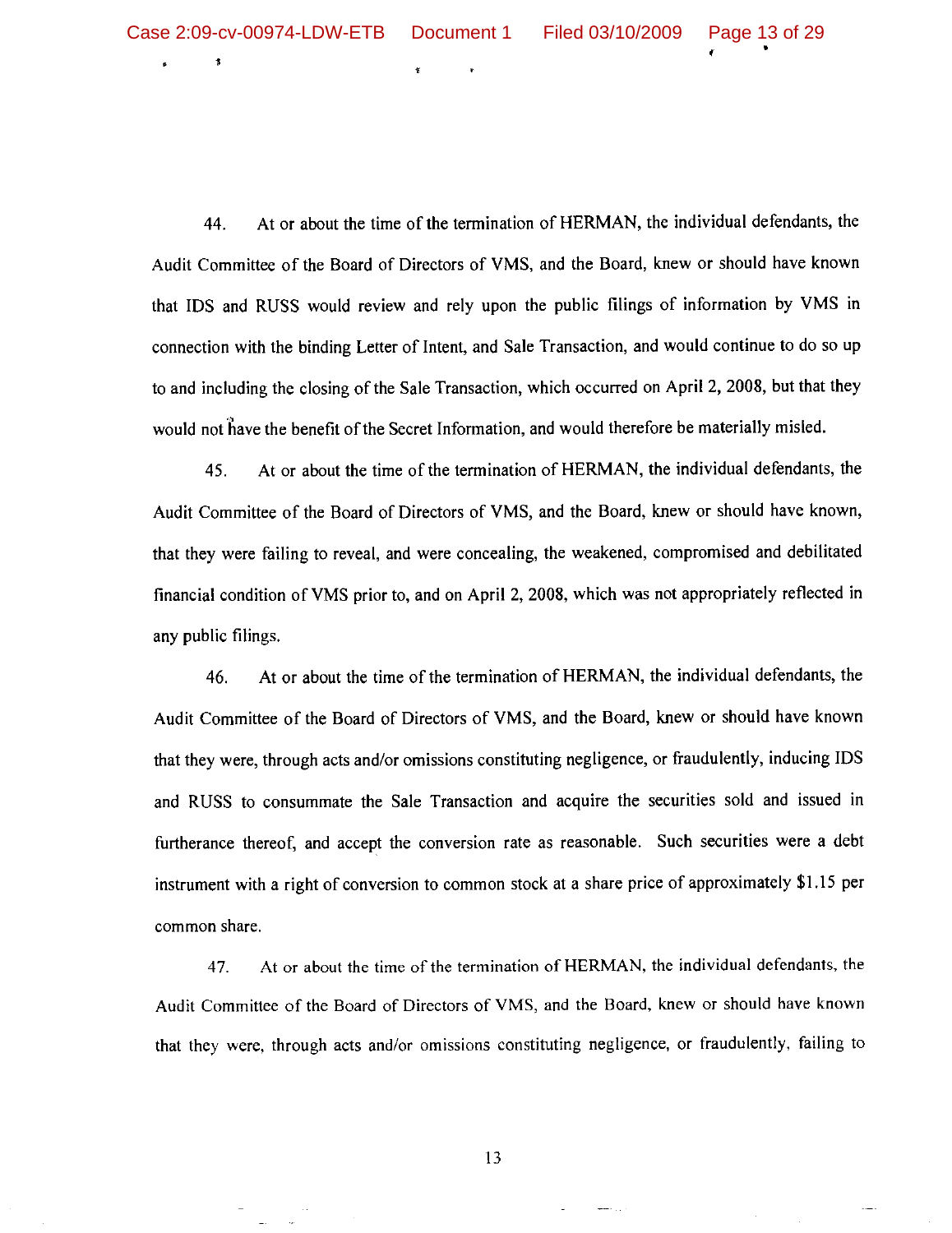disclose, and were concealing, facts and events of adverse company financial and operational performance and mismanagement.

48. At the time of the termination of HERMAN, the individual defendants, the Audit Committee of the Board of Directors of VMS, and the Board, knew or should have known that they were, through acts and/or omissions constituting negligence, or fraud, failing to make the proper inquiries and failing to obtain appropriate answers of senior management and officers of VMS, and attorneys and accountants for VMS, in relation to the obligations of VMS in the Sale Transaction and under the development Agreement, and were acquiring valuable assets from IDS, without the ability to pay therefore, and without the ability to avoid a default in making payments after the closing of the Sale Transaction, and that the conversion price was over-stated, unreasonable and excessive.

49. On or about February 12, 2008, GONZALEZ and the Board terminated HERMAN for cause. On February 20, 2008, GONZALEZ and the Board made a limited and deceptive public announcement, as follows:

20-Feb-2008

Change in Directors or Principal Officers

ITEM 5.02 DEPARTURE OF DIRECTORS OR PRINCIPAL OFFICERS; ELECTION OF DIRECTOR; APPOINTMENT OF PRINCIPAL OF OFFICERS

On February 12, 2008, the Visual Management Systems, Inc. (the "Company") appointed Frank Schmid as Interim Chief Financial Officer... Also on February 12, 2008, the employment of Howard Herman who served as Chief Financial Officer of the Company, terminated. (Emphasis added)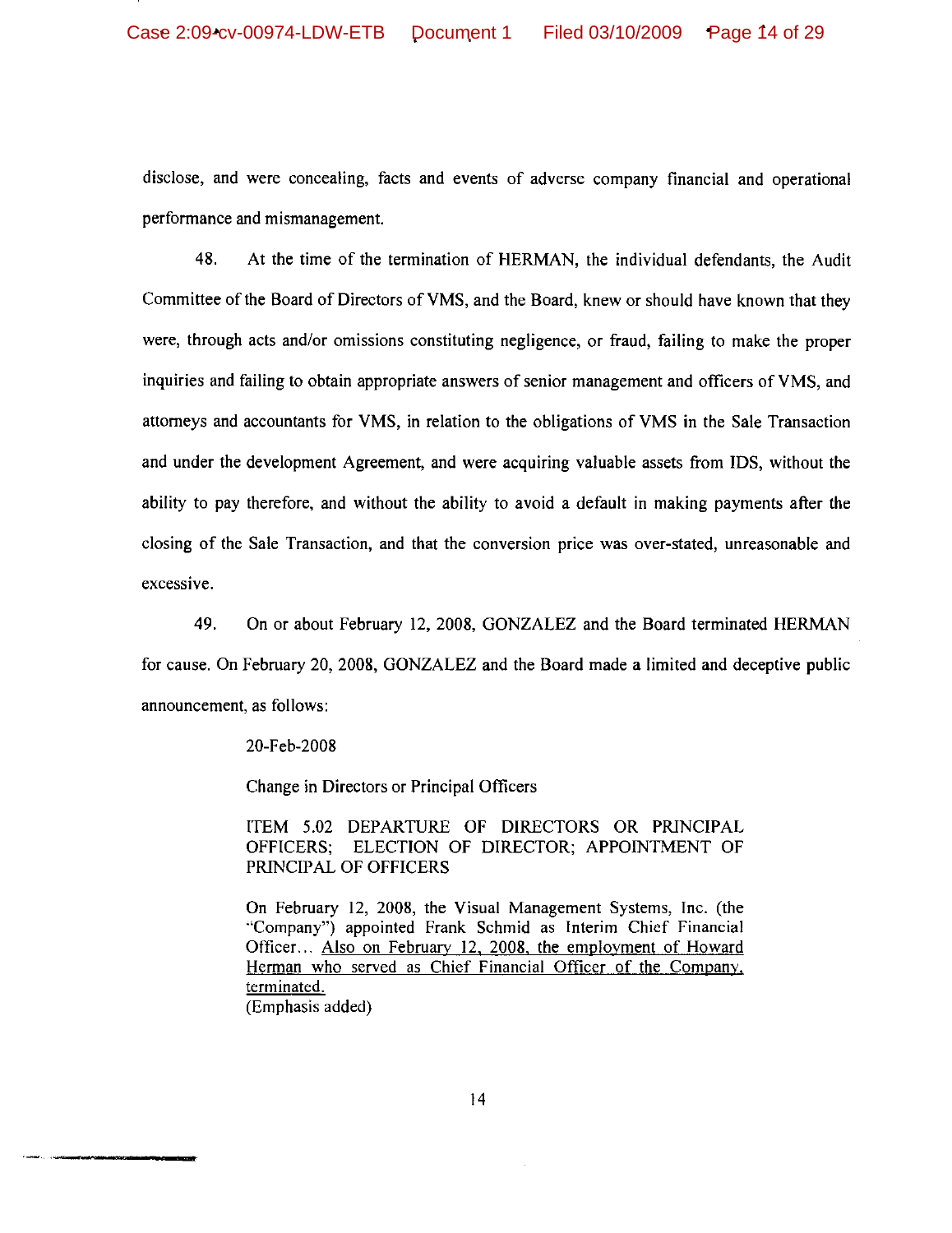50. In the limited and deceptive public announcement, VMS did not even indicate that VMS had terminated the employment of HERMAN, allowing the interpretation that HERMAN had resigned of his own accord and without cause.

51. At or about the time of the termination of HERMAN and the limited and deceptive public announcement, the individual defendants, the Audit Committee of the Board of Directors of VMS, and the Board, knew or should have known that the public filings of information by VMS were incorrect, inaccurate, incomplete and materially misleading.

## THE SALE TRANSACTION AND AGREEMENTS

52. On April 2, 2008, the Sale Transaction was consummated and numerous agreements were executed and delivered by the parties thereto, via fax. Among those were an Asset Purchase Agreement, a Consulting Agreement, an Unsecured Convertible Promissory Note in the face amount of \$1,544,000 ("Securities"), and the Development Agreement. All of the agreements are binding and enforceable according to their terms.

53. The agreements were and are governed by the laws of the State of New York, with jurisdiction of any dispute within the Federal or State Courts of New York.

54. Every agreement entered into under the laws of the State of New York has implied covenants of good faith and fair dealing.

## THE PUBLIC ANNOUNCEMENT SIX (6) DAYS AFTER THE **CLOSING OF THE SALE TRANSACTION**

55. Up to and including April 2, 2008, when the Sale Transaction was consummated by fax through the attorneys and became effective, the individual defendants, the Audit Committee of the Board of Directors of VMS, and the Board continued to fail to disclose and concealed the Secret

 $\mathcal{L}^{\mathcal{A}}(\mathcal{A})$  and  $\mathcal{L}^{\mathcal{A}}(\mathcal{A})$  and  $\mathcal{L}^{\mathcal{A}}(\mathcal{A})$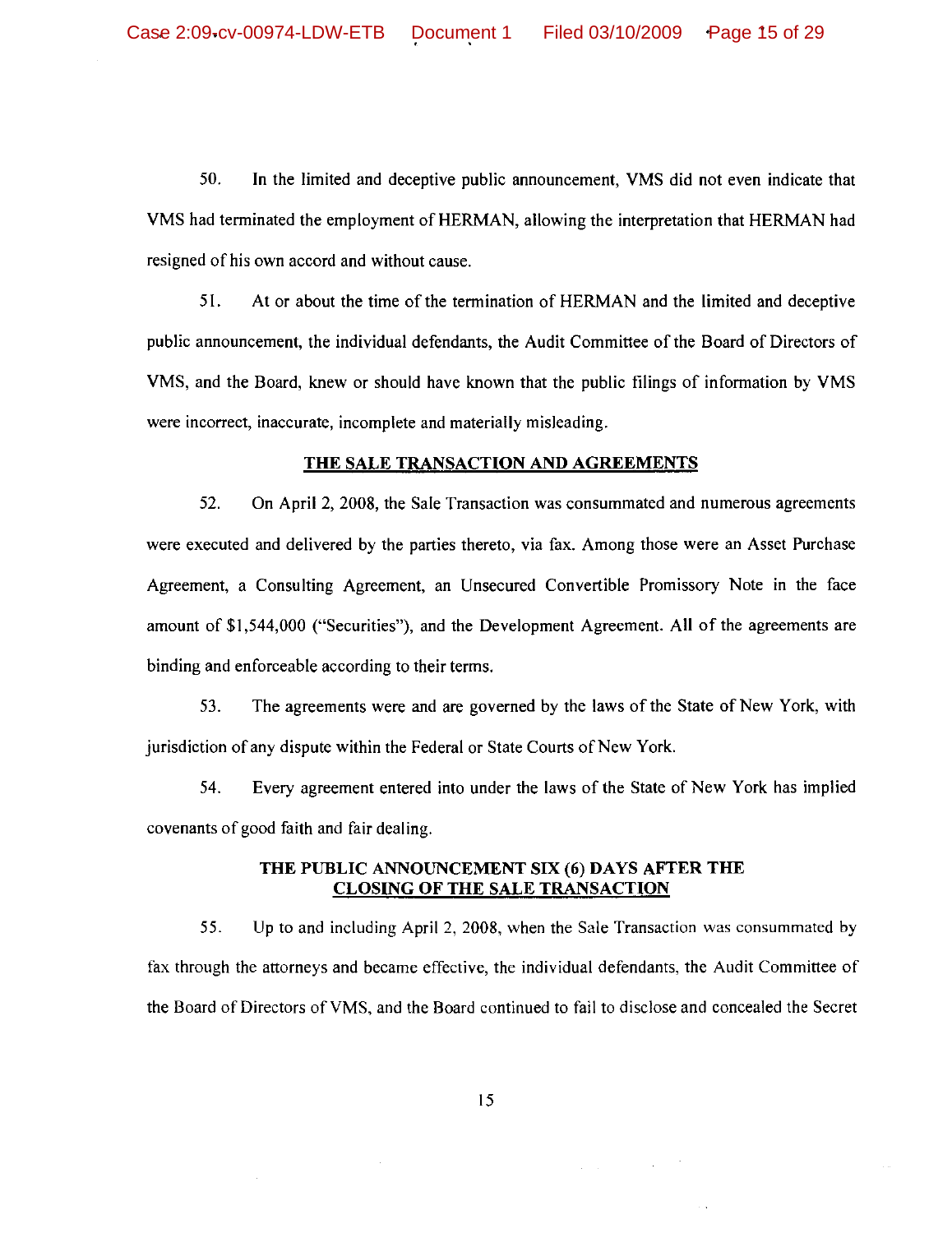Information, and continued to induce IDS and RUSS to execute the transactional documents, without disclosing the Secret Information.

56. Up to and including April 2, 2008, IDS and RUSS acted through their attorneys, Sonnenschein, Nath & Rosenthal, LLP, and specifically, Paul Gajer Esq. ("Gajer") and Jody Gallegos Esq. ("Gallegos"). Gallegos was in frequent communication with Geoff Martin Esq. ("Martin"), in-house counsel for VMS, leading to the closing of the Sale Transaction. At no time did Martin inform or advise Gallegos or Gaier of the Secret Information, or the deterioration of the finances of VMS, or correct or rectify any of the acts or omissions constituting negligence, or fraud, practiced by the individual defendants, the Audit Committee of the Board of Directors of VMS, and the Board. In an email dated January 30, 2008, Martin wrote to RUSS, Gajer and GONZALEZ that VMS had "on going difficulty with our CFO and the release of financial information for an 8-k/a we promised the SEC in December" and referred to a "problem with Howard" but did not then or otherwise fully disclose and explain the difficulty or problem. In fact, Martin wrote that the accounting problems were "technical and by no means substantial." These statements were misleading to RUSS and Gajer.

Merely six days later, on April 8, 2008, GONZALEZ and the Board of Directors of 57. VMS made a stunning public announcement in the very same public announcement in which the Sale Transaction was reported, as follows:

> ITEM 4.02 NON-RELIANCE ON PREVIOUSLY ISSUED FINANCIAL STATEMENTS OR A RELATED AUDIT REPORT OR COMPLETED INTERIM REVIEW

> On April 7, 2008, the Audit Committee of the Company's Board of Directors concluded that the previously issued financial statements contained in the Company's Quarterly Reports on Form 10-QSB for the three and six months ended August 31, 2007, the three and nine

 $\mathcal{L}(\mathbf{z})$  .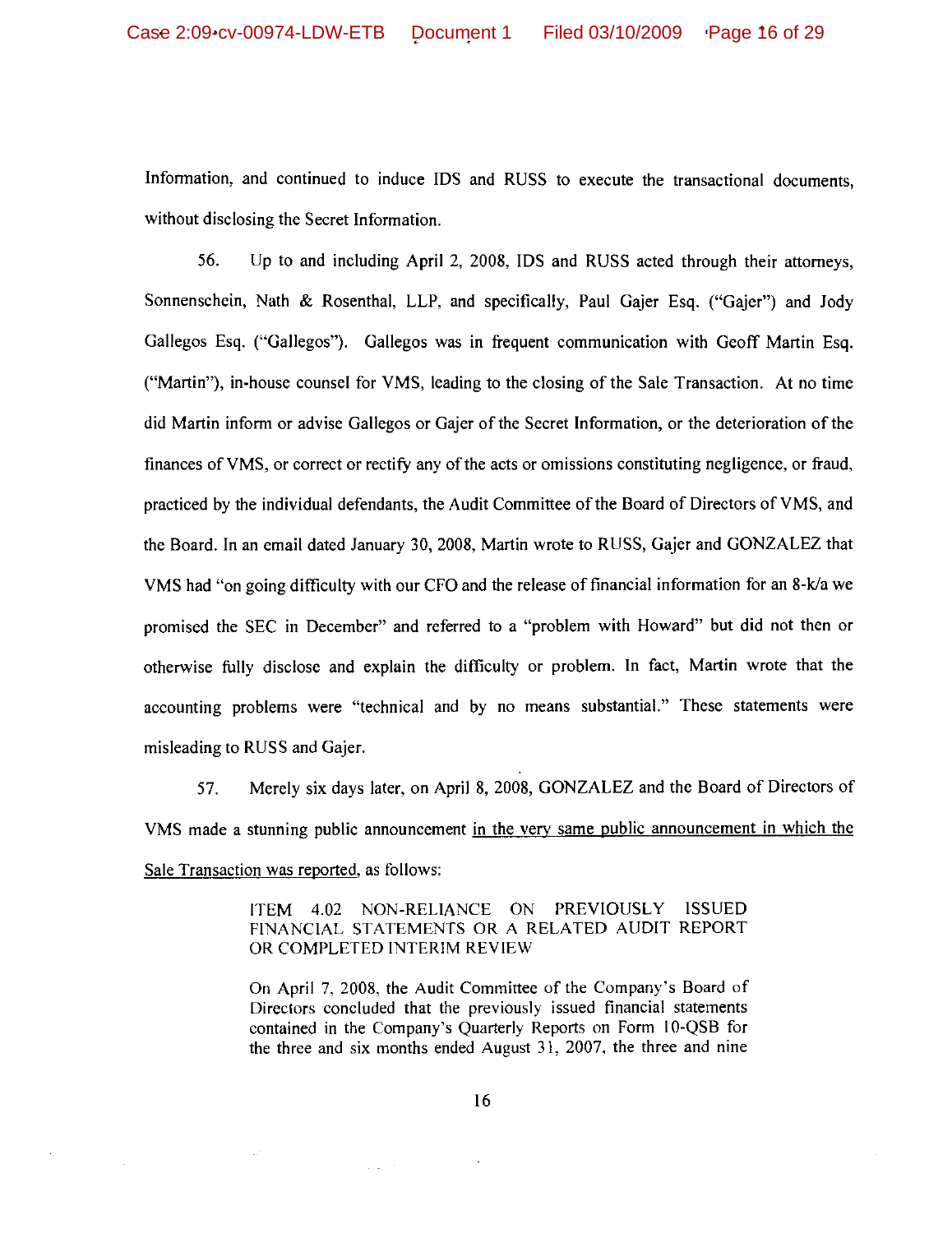months ended September 30, 2007, and the pro-forma consolidating balance sheet as of May 31, 2007, pro forma statement of operations for the three months ended May 31, 2007, and pro forma statement of operations for the 12 months ended February 28, 2007 contained in the Company's Form 8-K/A filed with the Securities and Exchange Commission (the "SEC") on January 31, 2008 (which amended our Form 8-K filed on July 23, 2007) should not be relied upon because of errors that require a restatement of such financial statements.

In April 2008, in conjunction with the audit of the Company's financial statements for the year ended December 31, 2007, the Company's management, after discussions with the Company's independent registered public accounting firm, determined that its previously issued financial statements for the periods identified above overstated revenues and misstated costs of goods sold, inventory and equity due to, among other things, the failure to properly account for intercompany sales and inventory and the failure to maintain proper controls over accounting procedures.

The Company will file with the SEC a Quarterly Report on Form 10-QSB/A for the three months ended August 31, 2007, a Form 10-QSB/A for the quarter ended September 30, 2007 and a Form 8-K/A containing a pro forma consolidating balance sheet as of May 31, 2007, pro forma statement of operations for the 3 months ending May 31, 2007, and pro forma statement of operations for the 12 months ending February 28, 2007, to reflect the changes required as a result of the restatement. Management is still in the process of quantifying the full impact of these restatements and cannot, at this time, accurately disclose the total effect on the financial statements that will be restated.

The Company's Audit Committee has discussed this matter with the Company's independent registered public accounting firm. The Company's independent registered public accounting firm has been given a copy of the disclosure that the Company is making in this hem 4.02 of this Report on Form 8-K and has been asked to furnish a letter to the Securities and Exchange Commission stating whether it agrees with the statements made by the Company in this Item 4.02. A copy of a letter from the independent registered public accounting firm advising that it agrees with the statements in this Item 4.02 is filed as Exhibit 7.1 hereto.

(Emphasis added)

 $\mathcal{M}^{\mathcal{A}}_{\mathcal{A}}=0$ 

منادر المعاملة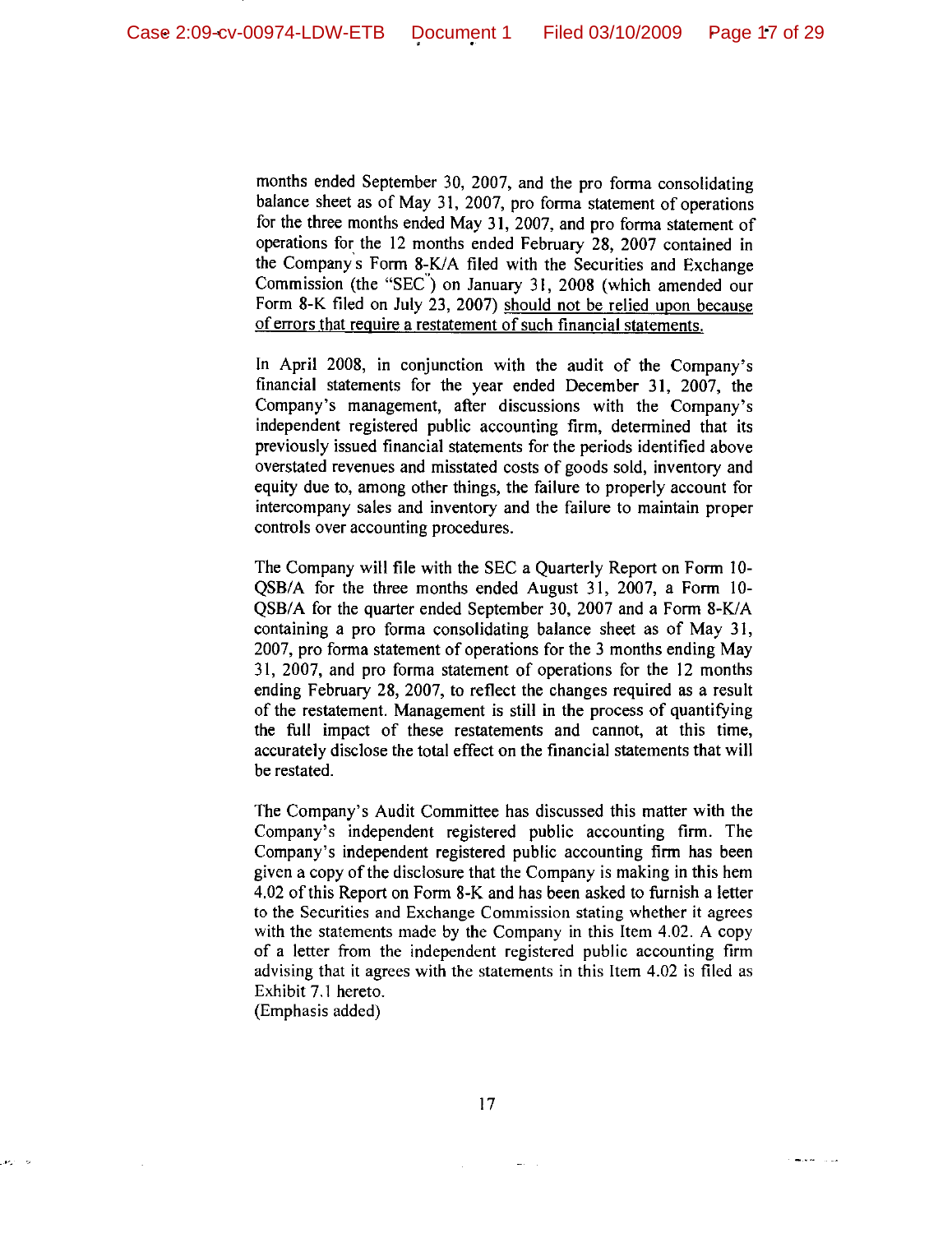#### **VMS'S IMMEDIATE AND DEEPENING DEFAULT**

VMS defaulted under the Development Agreement with HC immediately after the 58. closing of the Sale Transaction, in failing to pay development fees due for the first half of April 2008. This default delayed the ability of RUSS to recover monies he had advanced to HC. VMS defaulted under the Asset Purchase Agreement, immediately, by failing to pay adjustments due at closing. This default deprived IDS of monies due.

59. While actively defaulting, VMS was enjoying, benefiting from, and commercially exploiting the assets and technology that it procured from IDS. On May 6, 2008, GONZALEZ was interviewed about the transaction, an audio file of which is available on the internet at zangani.com. GONZALEZ described the acquisition of IDS's assets and technology as a "major step" for VMS. VMS also developed a website to market one facet of IDS's assets and technology, a hybrid DVR under the trade name "Intelligent Product Development Group  $(IPDG)$ " at www.intelligentpdg.com.

VMS defaulted under the Asset Purchase Agreement and Consulting Agreement in 60. or about July 2008, by failing to pay consulting fees. This default deprived IDS and RUSS of monies due.

On June 10, 2008, THE PLAN made a loan to VMS, and VMS issued a promissory 6I. note in favor of THE PLAN in the principal amount of \$267,192, with an interest rate of 10% per annum.

By August 1, 2008, VMS ceased all payments to IDS and RUSS. 62.

63. Although entitled to declare the defaults and accelerate all sums due, including the principal due under the Unsecured Convertible Promissory Note in the face amount of \$1,544,000,

 $\begin{array}{cc} 0.01 & 0.01 \\ 0.01 & 0.01 \\ \end{array}$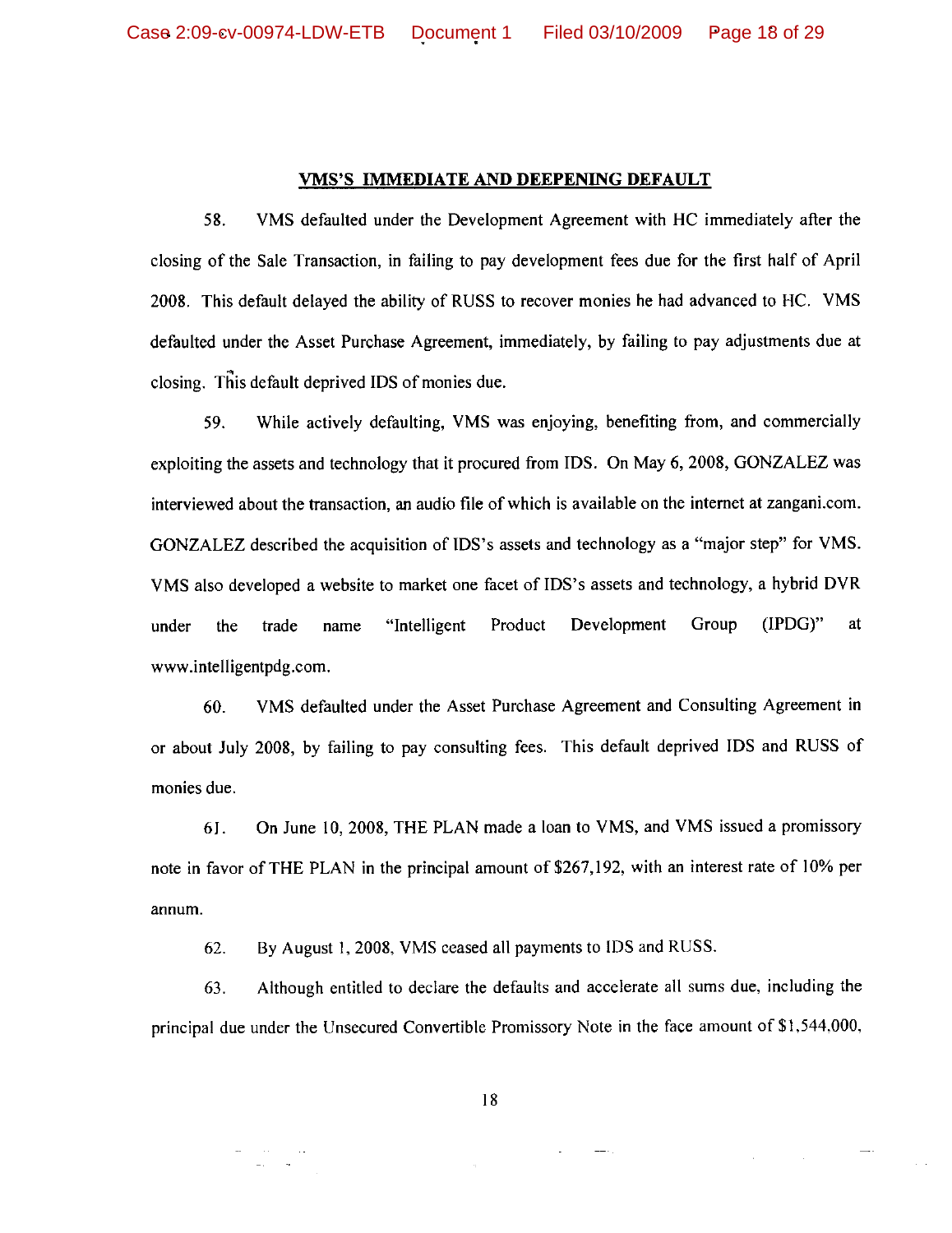IDS and RUSS, voluntarily chose to not do so at that time.

64. On December 10, 2008, VMS defaulted on the promissory note to THE PLAN,

which had then matured and was due and owing.

65. By the end of December 2008, VMS had not made any additional payments to IDS,

RUSS, or THE PLAN, or cured any of its defaults.

66. On January 23, 2009, VMS made a public announcement admitting its unpaid

obligations to IDS, RUSS and THE PLAN, as follows:

The Company has not made a series of scheduled payments of amounts due to Intelligent Digital Systems, LLC ("IDS") as part of the Company's purchase of substantially all of IDS'S assets in April 2008, nor has the Company made a series of payments due as part of a related consulting agreement between the Company and IDS'S sole member Jay RUSS, a former member of the Company's board of directors. The Company is currently past due on \$24,000 in payments owed to IDS, and past due to Jay RUSS for consulting fees as of January 20, 2009 of \$43,750.

Non-payment of these amounts may be considered default events under the relevant agreements between the Company and IDS and the consulting agreement with Mr. RUSS, but no formal notice of default or request for remedies in the case of default have been issued to the Company by IDS or Mr. RUSS. As a result of default, IDS is entitled to demand payment of the entire \$1,544,000 principal amount of the note issued to IDS as primary compensation for its assets and all accrued and unpaid interest thereon, and Mr. RUSS has the right to demand payment of the aggregate \$ 206,250 remaining due under the consulting agreement.

On June 10, 2008, the Company issued a promissory note (the "Note") in the principal amount of \$267,192, with an interest rate of 10% per annum, to a pension plan formed for the benefit of Jay RUSS. Pursuant to its terms, the Note came became due on December 10, 2008, but was not paid by the Company. The Company and Jay RUSS have entered into no agreement as to any modification of the terms of the Note, including a revised date of maturity, and an anticipated date when the Company will be able to make full payment on the Note is currently unknown.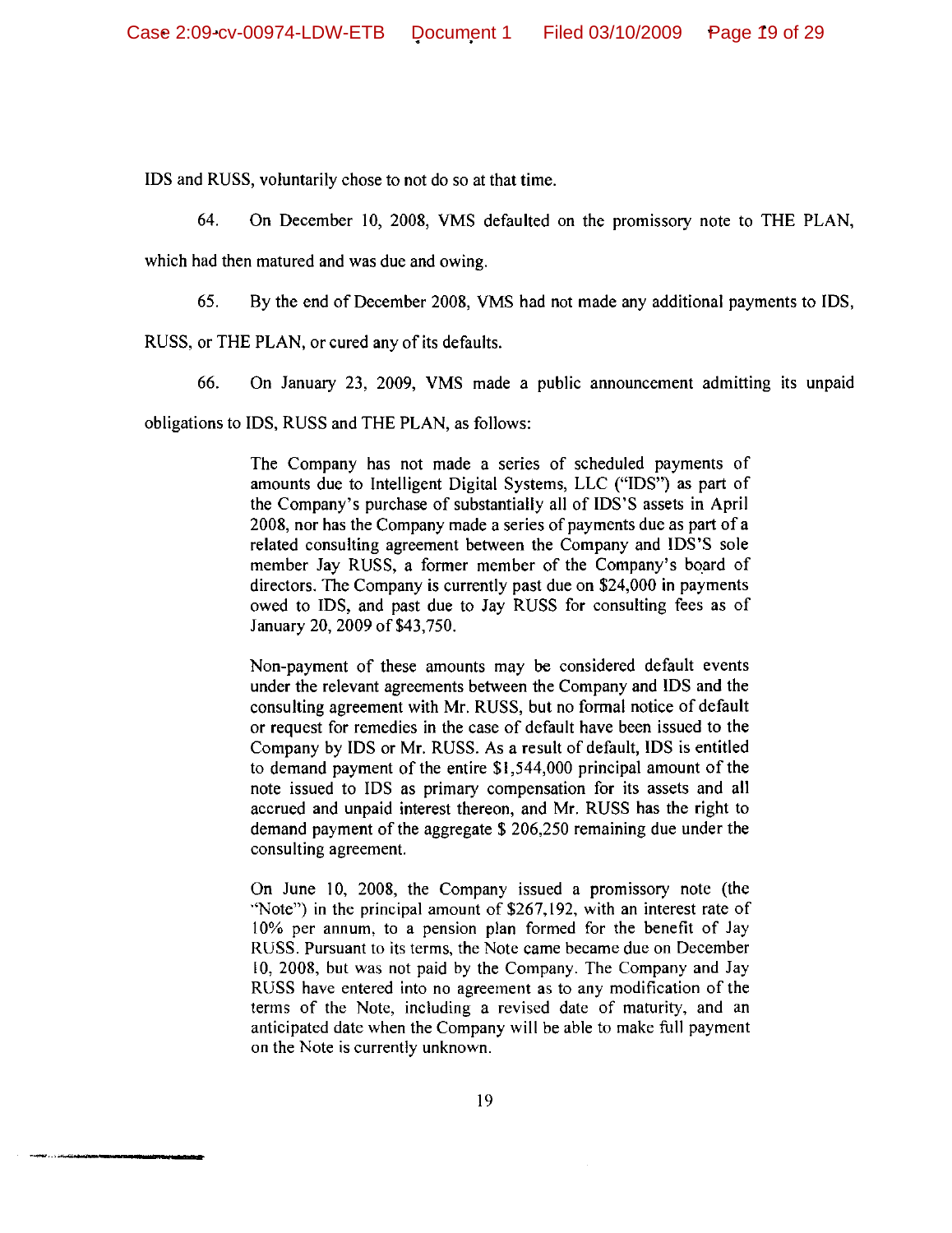67. On February 6, 2009, given no alternative, IDS, RUSS and THE PLAN declared the defaults in writing and accelerated all sums due, and notified the individual defendants and VMS of its claims and the imminent commencement of litigation.

#### **THE DRAMATIC EFFECT OF THE RESTATEMENTS**

68. The restatement of the August 31, 2007 financial statements revealed the following with regard to the original August 31, 2007 financial statements, upon which IDS, RUSS and THE PLAN relied: a) that inventory was materially overstated by \$973,000 or 68%; accounts payable were materially overstated by \$823,000 or 38%; b) additional paid in capital was materially understated by \$1,085,850 or 21%; c) revenue was materially overstated by \$937,000 or 35%; d) gross profit was materially overstated by \$958,000 or 60%; and e) operating expenses were materially overstated by \$554,000 or 20%.

69. The net result of all of these adjustments was an additional \$429,000 loss for the three months ended August 31, 2007.

70. The restated financial statements were also presented for the six months that ended August 31, 2007 and contained the following material adjustments: Gross profit was overstated by \$1,100,000 or 46% and net loss was understated by \$701,000 or 35%.

71. The restatement of the September 30, 2007 financial statements revealed the following with regard to the original September 30, 2007 financial statements, upon which IDS, RUSS and THE PLAN relied: a) inventory was materially overstated by \$554,000 or 50%; b) accounts payable were materially overstated by \$325,700 or 17%; c) additional paid in capital was materially understated by  $$1,540,871$  or 29%; d) revenue was materially overstated by  $$1,246,000$ or 40%; e) gross profit was materially overstated by \$391,000 or 32%; and f) operating expenses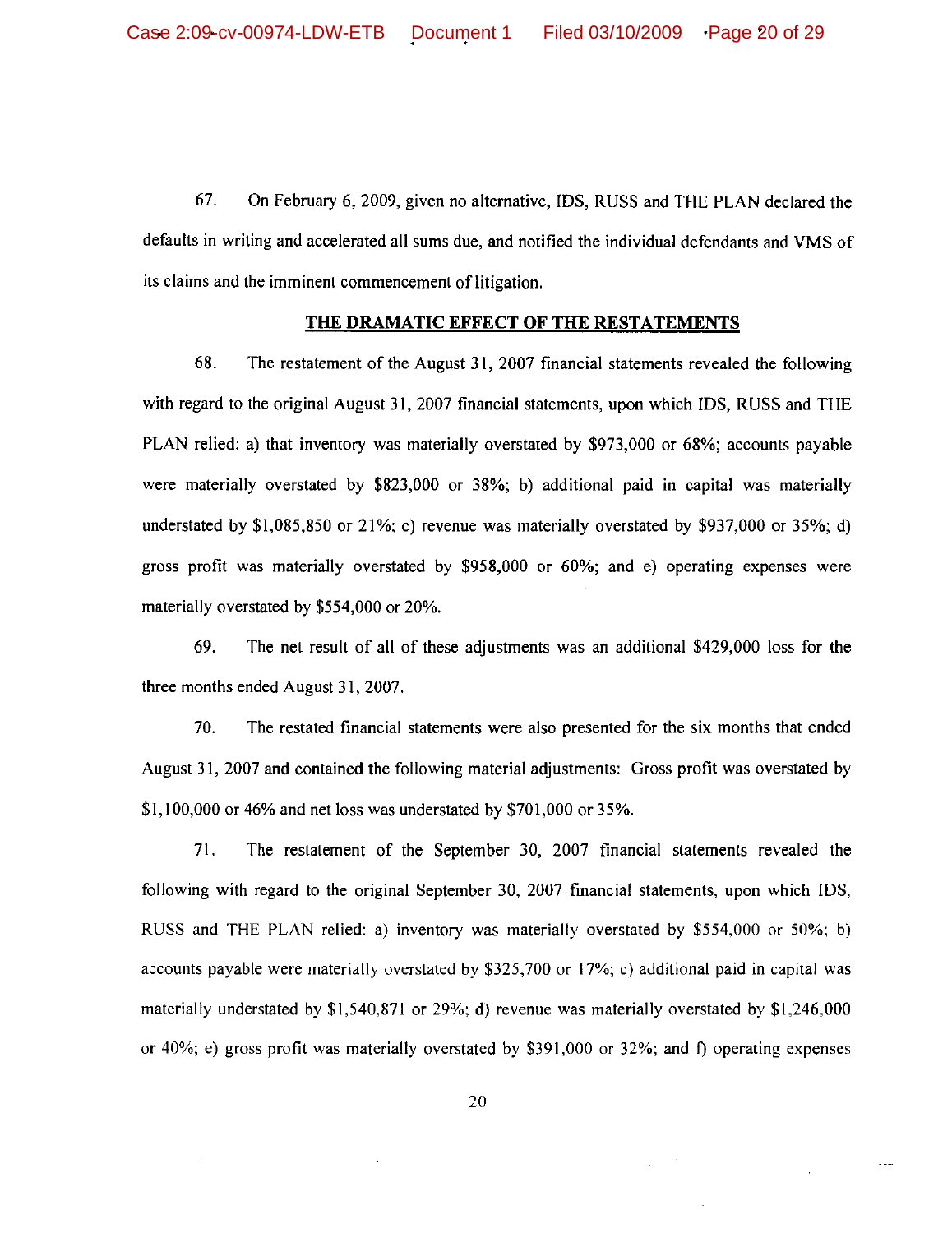were materially understated by \$1,321,900 or 84%.

72. The net result of all of these adjustments was an additional \$1,737,082 loss for the

quarter ended September 30, 2007.

73. The restated financial statements are also presented for the nine months ended

September 30, 2007 and have the following material adjustments: Gross profit was overstated by

\$432,000 or 17% and net loss was understated by \$1,231,000 or 35%.

## THE DRAMATIC ADMISSIONS IN THE FINANCIAL NOTES

74. The Notes to the restated financial statements for August 31, 2007 and September

30, 2007 stated as follows:

In November 2007 our management and the Audit Committee of our Board of Directors determined it was necessary to restate our Consolidated Statements of Operations for the three and six month periods ended August 31, 2007 due to the inclusion of inter-company sales in such items. Because of the required restatement of the Consolidated Statements of Operations, our Chief Executive Officer and Chief Financial Officer concluded that as of August 31, 2007, our disclosure controls and procedures were not effective based upon our misinterpretation of inter-company sales and revenues.

In April 2008, in conjunction with the audit of the Company's financial statements as of and for the end of the year ended December 31, 2007, our management and the Audit Committee of our Board of Directors determined that it was necessary to again restate our financial statements for the three and six months ended August 31, 2007 and the three and nine months ended September 30, 2007, as well as the pro forma financial statements submitted with our Form 8K/A filed with the SEC on January 31, 2008, due to deficiencies in our accounting practices relating to revenue recognition, inventory, cost of goods sold and equity.

These failures resulted from:

misunderstandings of certain applications of Generally Accepted Accounting Principles (GAAP) and poor oversight and management of accounting staff and technology by our former Chief Financial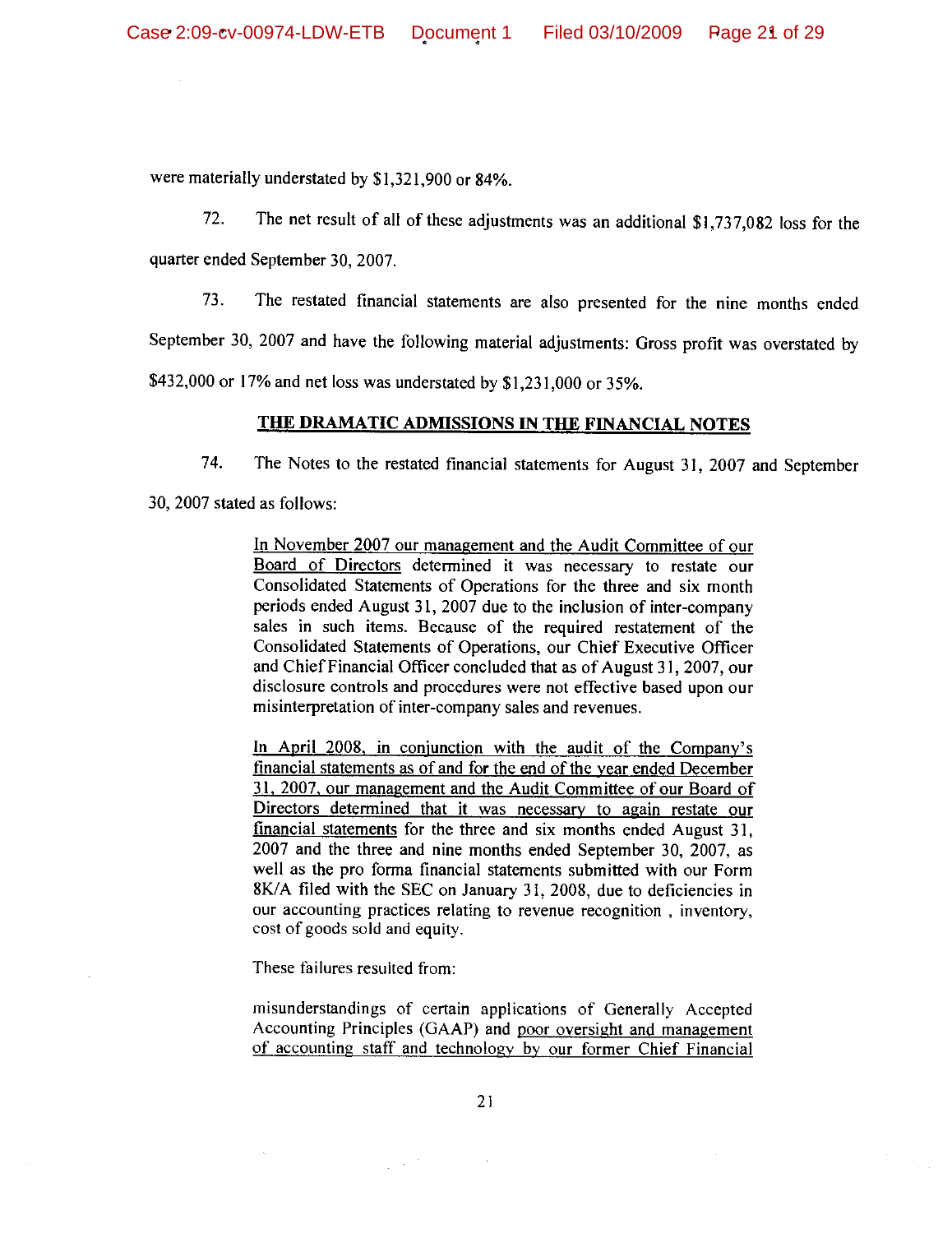#### Officer;

deficiencies in our information technology relating to inventory control, revenue recognition, financial forecasting and the management of inter-company transactions;

a lack of uniformity in accounting policies across subsidiaries which allowed and increased the number of undetected discrepancies in inter-company transactions;

the lack of a formal documented closing process for period ends; and

the lack of a formal process for developing recent period results or forward looking financial forecasts.

We have taken steps to improve our disclosure controls and procedures, including the replacement of our Chief Financial Officer, the hiring of in-house legal counsel, continued utilization of the oversight of an outside accounting firm in the preparation of our financial statements, retaining additional experienced independent accounting consultants, reorganizing our accounting department, obtaining and implementing new policies for the entry and maintenance of financial records, the development of processes for taking more frequent physical inventory, and obtaining approval from our Board of Directors to substantially upgrade our accounting software. In addition, we have engaged Withum Smith & Brown Global Assurance to evaluate our internal controls over financial reporting and assist us in developing internal controls Which will enable us to comply with Section 404 of the Sarbanes-Oxley Act of 2002. Other than the changes described above, there have been no other changes in our disclosure controls and procedures that have materially affected, or are reasonably likely to materially affect, our disclosure controls and procedures.

Management will continue to scrutinize the steps we have detailed above to ensure that information required to be disclosed by us in the reports that we file or submit under the Securities Exchange Act of 1934 is recorded, processed, summarized and reported within the time periods specified in the SEC rules and forms. If upon further evaluation the steps detailed above prove too slow or insufficient in their totality to meet that goal, we will develop a new plan which includes changes necessary to ensure that we comply with all relevant Commission rules and forms. (emphasis added)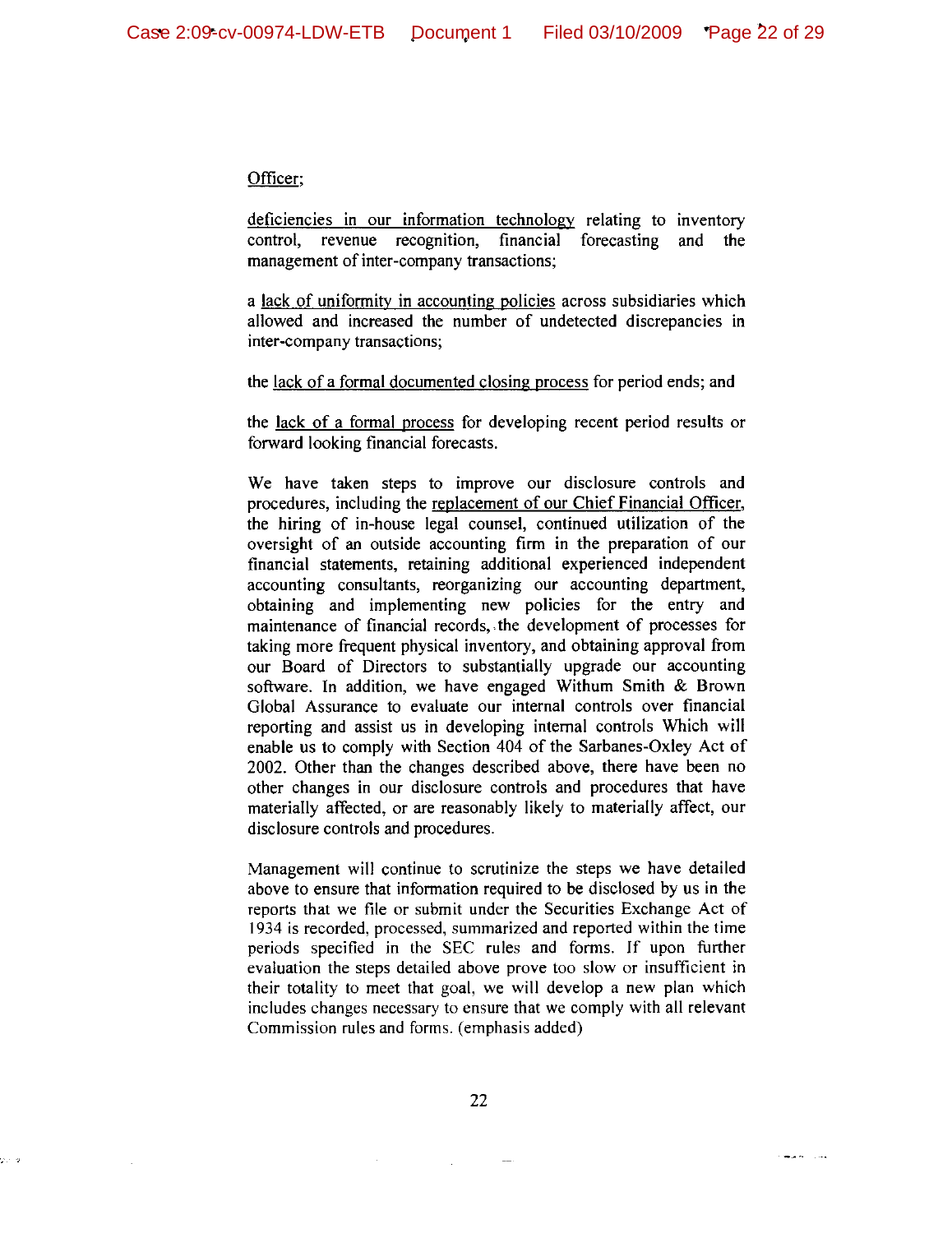75. Based upon the foregoing, in or about November 2007 and December 2007, GONZALEZ and the Audit Committee of VMS, and VMS learned, or were informed that VMS's August 31, 2007 and September 30, 2007 financial statements and public filings of financial information were erroneous, deficient, inaccurate and needed to be restated, but neither GONZALEZ and the Audit Committee of VMS, nor VMS revealed same to IDS and RUSS, or the public, nor did they take immediate and appropriate action to analyze and correct same. GONZALEZ and the Audit Committee of VMS, and VMS compounded the circumstances by withholding the December 31, 2007 financial statements until August 28, 2008 and withholding the March 31, 2008 financial statements until May 20, 2008. In doing so, GONZALEZ and the Audit Committee of VMS, and VMS, were depriving IDS and RUSS, and the public of financial statements other than the August 30, 2007 and September 31, 2007 financial statements, which were known by them to be flawed and unreliable. On or about January 30, 2008, VMS publicly filed an amendment of an 8K, which was filed on July 23, 2007, and thereafter amended on August 8, 2007 and October 26, 2007. The amendment relates to the merger of an entity known as VMS Acquisition with VMS in a one (1) for seven (7) reverse split, and the financial statement as of May 31, 2007. There is no detail of VMS's expenses. The amendment did not disclose the Secret Information, or correct the deficiencies or inaccuracies in the public filings.

GONZALEZ and the Audit Committee of VMS, and VMS permitted, induced and 76. allowed all phases of the Sale Transaction and execution and delivery of agreements with IDS and RUSS to proceed, through binding Letter of Intent, and closing, without revealing the adverse facts to IDS and RUSS. In addition, GONZALEZ and the Audit Committee of VMS, and VMS permitted, induced and allowed IDS and RUSS to materially alter its and their positions in reliance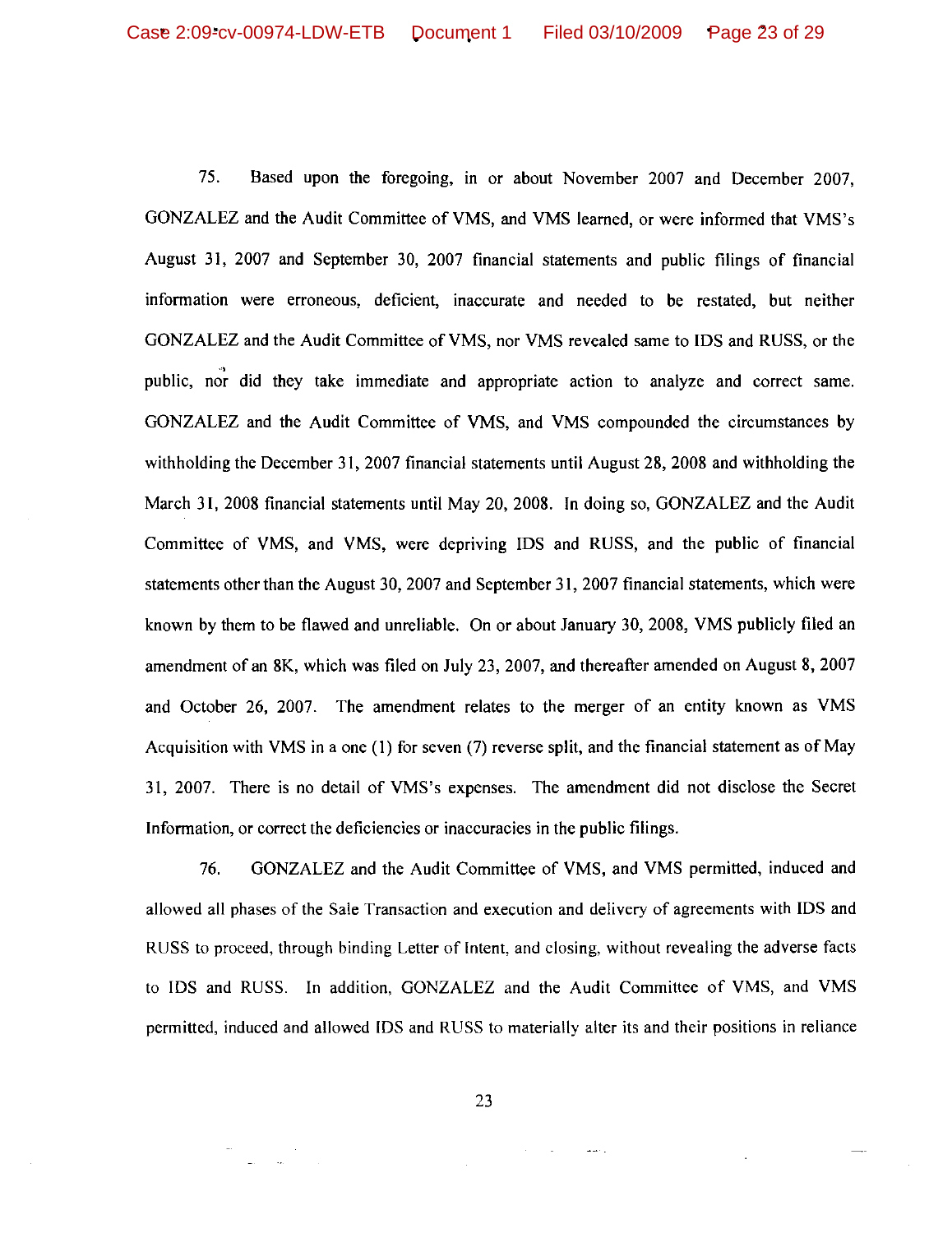on the ability of VMS to perform thereunder. In addition, GONZALEZ and the Audit Committee of VMS, and VMS, permitted, induced and allowed RUSS to assume a position on the Board of Directors of VMS, without being aware of any of the foregoing.

77. RUSS resigned as a Board member, in writing, on December 12, 2008.

78. IDS, RUSS and THE PLAN would not have altered their positions, dismantled the IDS business, transferred control of Chang, entered into the Sale Transaction, executed and delivered the agreements, made loans, or engaged in any business with VMS, whatsoever, had the adverse facts and Secret Information been revealed in a timely and proper manner, and had VMS accurately reported its financial condition to IDS, RUSS and THE PLAN, and the public.

#### **FIRST CLAIM FOR RELIEF**

(For Negligence and Negligent Misrepresentation and Mismanagement On Behalf of All Plaintiffs Against All Defendants)

Plaintiffs repeat and re-allege paragraphs 1-78 of the Complaint, as if fully set forth 79. herein.

The individual defendants each had certain duties and fiscal responsibilities when 80. serving in their respective capacities for VMS.

The individual defendants each had duty to perform his duties with due care, 81. including reasonable inquiry, as an ordinary prudent person in a like position would use under similar circumstances.

The individual defendants each had duties, including managing and operating VMS 82. and its affairs including, without limitation, drafting and disseminating information about VMS in a reasonably prudent manner.

By reason of the negligence, and the acts and omissions constituting negligence, and 83.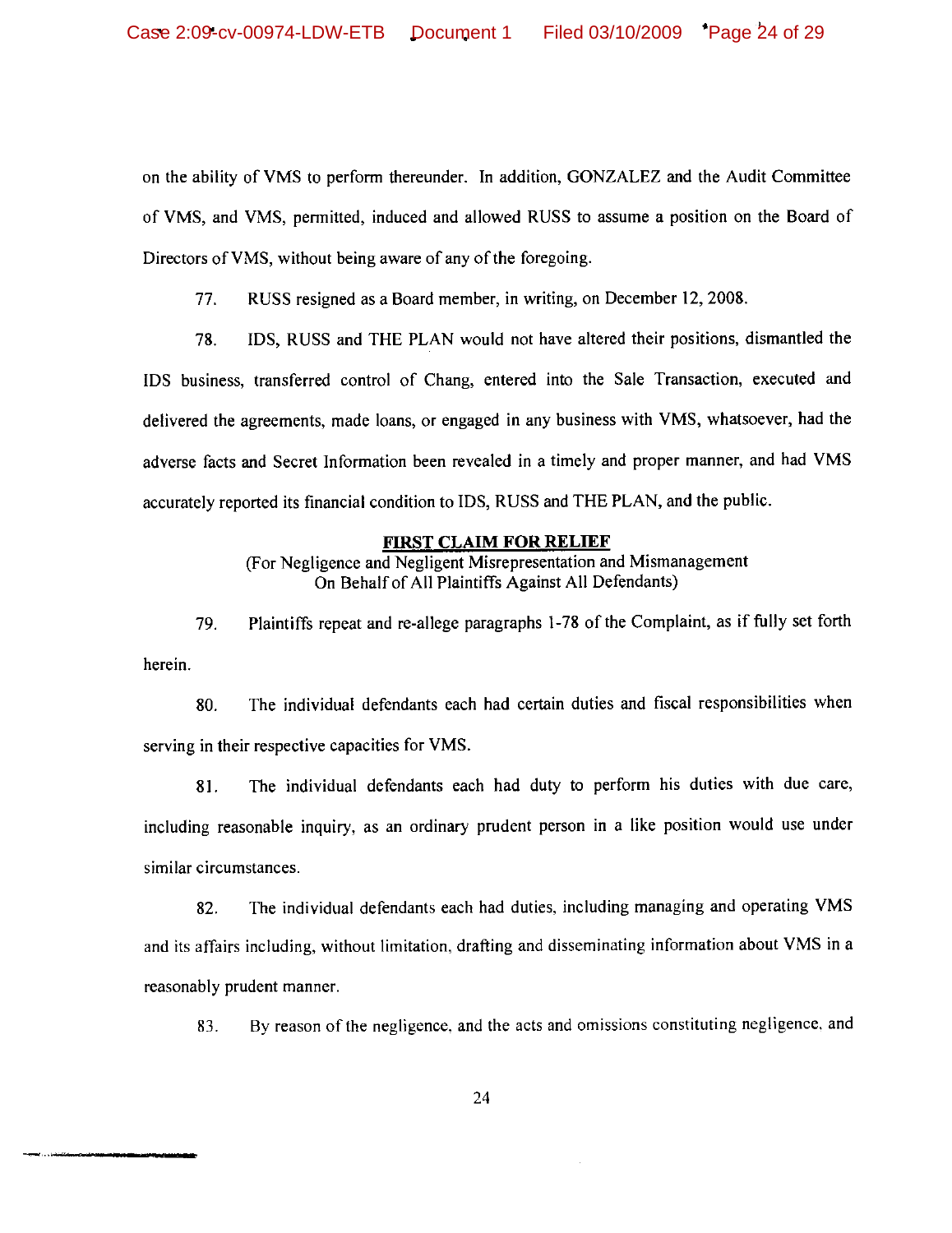culpable conduct of the individual defendants, and mismanagement, and as a proximate cause thereof, IDS, RUSS and THE PLAN have been damaged.

## **SECOND CLAIM FOR RELIEF**

(For Common Law Fraud and Fraud in the Inducement On Behalf of All Plaintiffs Against All Defendants)

Plaintiffs repeat and re-allege paragraphs 1-83 of the Complaint, as if fully set forth 84.

herein.

By reason of the misrepresentations or omissions of material fact, and the reasonable 85. reliance of IDS, RUSS and THE PLAN thereon, and as a proximate cause thereof, IDS, RUSS and THE PLAN have been damaged.

## **THIRD CLAIM FOR RELIEF**

(For Violation of Section 10(b) of the 1934 Act and Rule 10b-5 On Behalf of IDS Against All Defendants)

Plaintiffs repeat and re-allege paragraphs 1-85 of the Complaint, as if fully set forth 86. herein.

Defendants concealed the Adverse Facts and Secret Information, and disseminated or 87. approved incomplete, erroneous, and false statements, and August 31, 2007 and September 31, 2007 financial statements, which they knew or, in the exercise of reasonable care should have known but recklessly disregarded, were misleading in that they contained misrepresentations and failed to disclose material facts necessary in order to make the statements, in light of the circumstances under which they were made, not misleading.

Defendants violated §20(b) of the 1934 Act and Rule 10b-5 in that they: 88.

a) Employed devices, schemes, and artifices to defraud;

 $\frac{1}{2} \left( \frac{1}{2} \right)^{2} \frac{1}{2} \left( \frac{1}{2} \right)^{2}$ 

b) Made untrue statements of material facts or omitted to state material facts necessary in order to make the statements made, in light of the circumstances under which they were made, not misleading; or

 $\omega$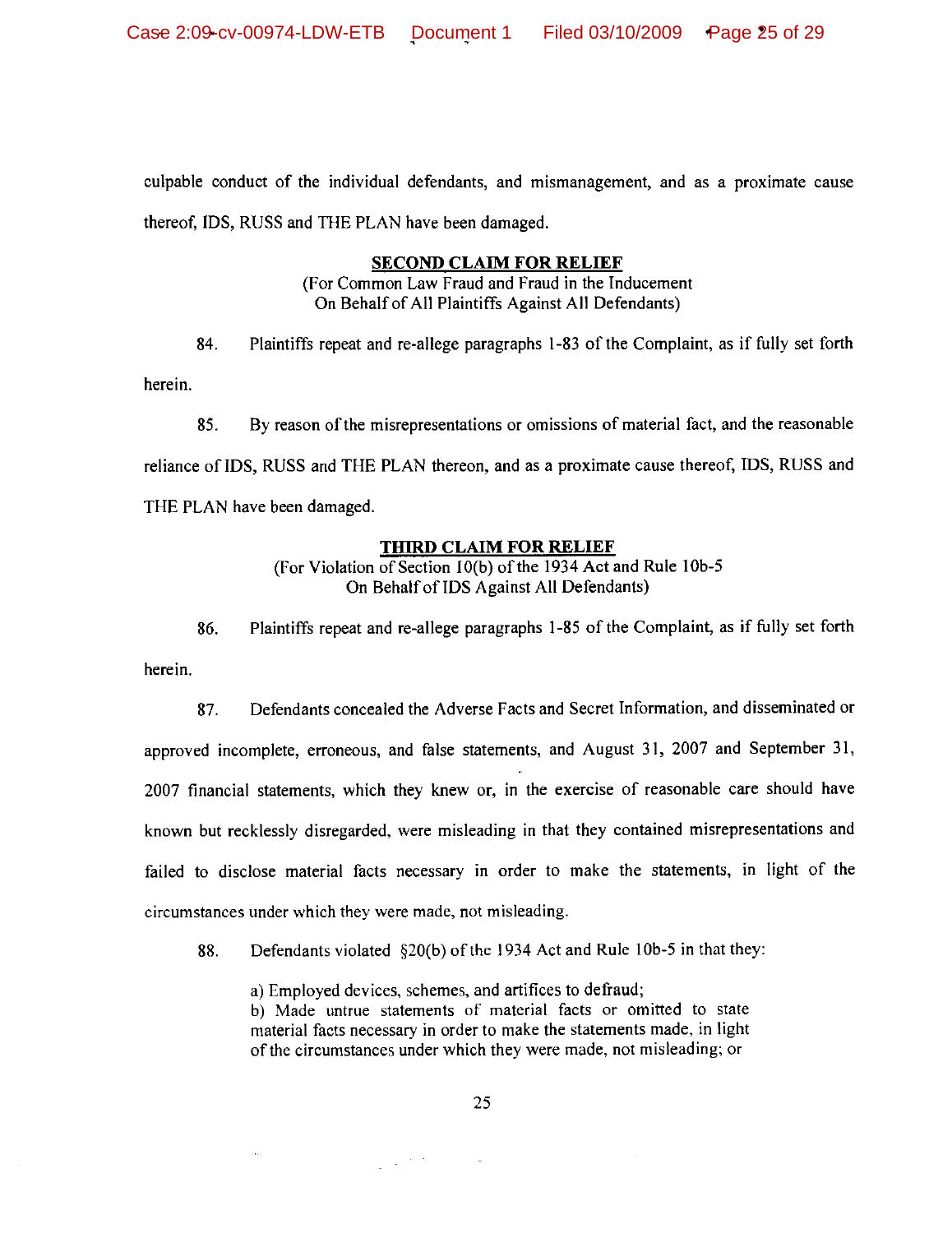c) Engaged in acts, practices, and a course of business that operated as a fraud or deceit upon IDS in connection with its purchase of securities of VMS.

89. IDS has suffered damages in that it would not have purchased the securities at all, if

they had been aware of the adverse facts, Secret Information and incompleteness, errors and falsity of the statements, and August 31, 2007 and September 31, 2007 financial statements.

90. As a direct and proximate result of the wrongful conduct, IDS suffered damages in connection with its purchases of securities of VMS.

## **FOURTH CLAIM FOR RELIEF**

(For Violation of Section 20(a) of the 1934 Act On Behalf of IDS Against GONZALEZ)

91. Plaintiffs repeat and re-allege paragraphs 1-90 of the Complaint, as if fully set forth herein.

92. GONZALEZ acted as controlling persons of VMS within the meaning of (a) of the 1934 Act.

93. By reason of his positions as an officer and director of VMS, and his ownership of stock and stock options, GONZALEZ had the power and authority to cause VMS to engage in the wrongful conduct complained of herein.

94. GONZALEZ is a "control person" due to his high-level position with VMS, extensive day-to-day involvement with VMS and all of its operations, unlimited access to VMS information, power to control or influence, which gave him control over misstatements and omissions alleged in the complaint.

95. By reason of such conduct, GONZALEZ is liable pursuant to  $\S20(a)$  of the 1934 Act.

in co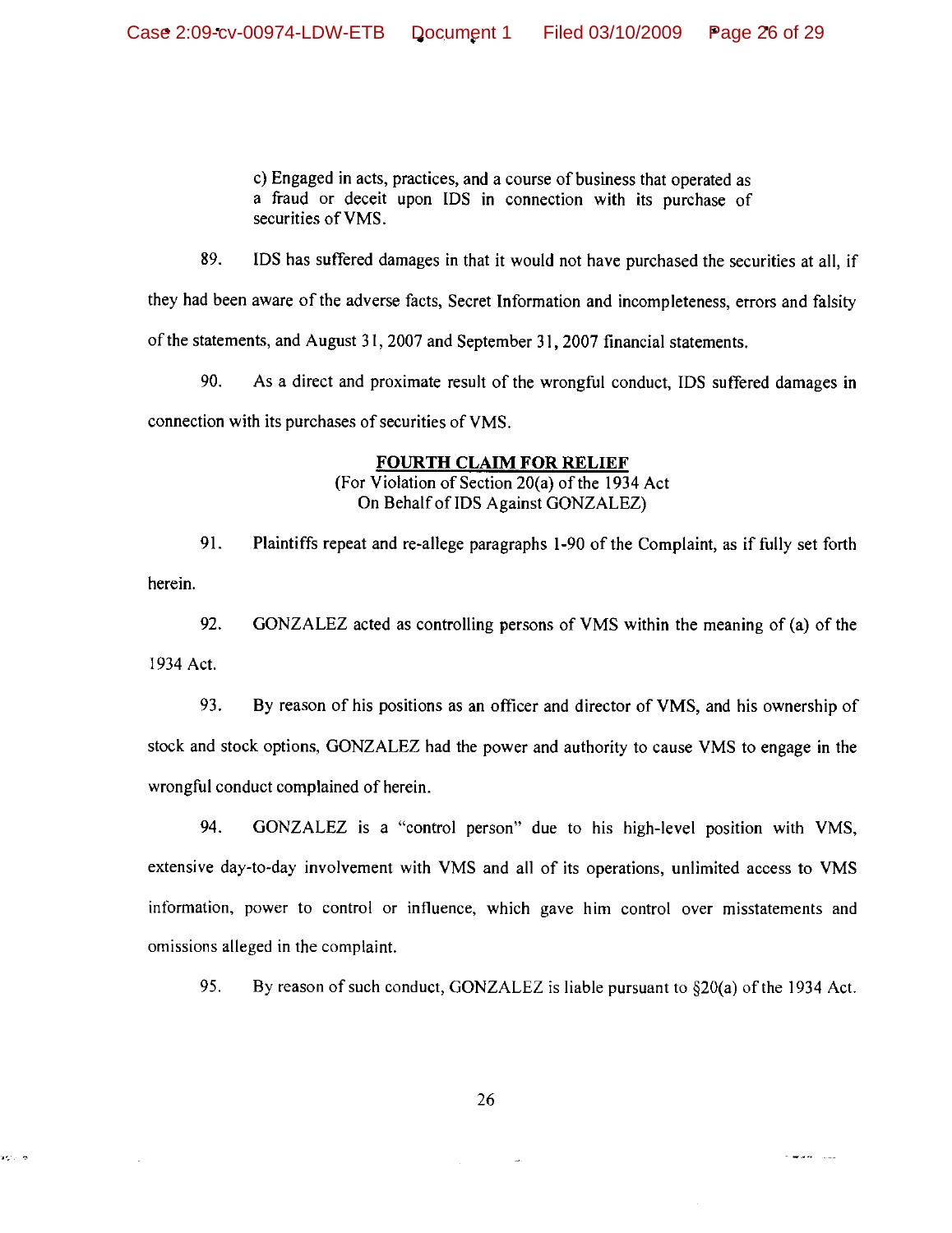# **FIFTH CLAIM FOR RELIEF**

(For Non-Payment of the Unsecured Convertible Promissory Note On Behalf of IDS Against VMS)

96. Plaintiffs repeat and re-allege paragraphs 1-95 of the Complaint, as if fully set forth herein.

97. The Unsecured Convertible Promissory Note has been accelerated, declared due and

owing, and notice thereof has been given, in writing.

 $\label{eq:2.1} \begin{split} \mathcal{L}_{\text{max}}(\mathbf{r}) & = \mathcal{L}_{\text{max}}(\mathbf{r}) \\ \mathcal{L}_{\text{max}}(\mathbf{r}) & = \mathcal{L}_{\text{max}}(\mathbf{r}) \mathcal{L}_{\text{max}}(\mathbf{r}) \end{split}$ 

98. Notwithstanding the foregoing, VMS has made no payments thereon.

99. IDS has been damaged in the full amount thereof. In addition, the Unsecured

Convertible Promissory Note entitles the prevailing party in a suit to recover reasonable attorneys' fees and expenses.

# **SIXTH CLAIM FOR RELIEF**

(For Non-Payment of the Consulting Fees On Behalf of RUSS Against VMS)

Plaintiffs repeat and re-allege paragraphs 1-99 of the Complaint, as if fully set forth 100. herein.

The Consulting Agreement has been accelerated, declared due and owing, and notice 101. thereof has been given, in writing. Notwithstanding the foregoing, VMS has made no payments thereon since July 2008.

RUSS has been damaged in the full amount of the balance thereof. 102.

# **SEVENTH CLAIM FOR RELIEF**

(For Non-Payment of the Promissory Note On Behalf of THE PLAN Against VMS)

Plaintiffs repeat and re-allege paragraphs 1-102 of the Complaint, as if fully set forth  $103.$ herein.

27

 $\frac{1}{2}$  and  $\frac{1}{2}$  .  $\frac{1}{2}$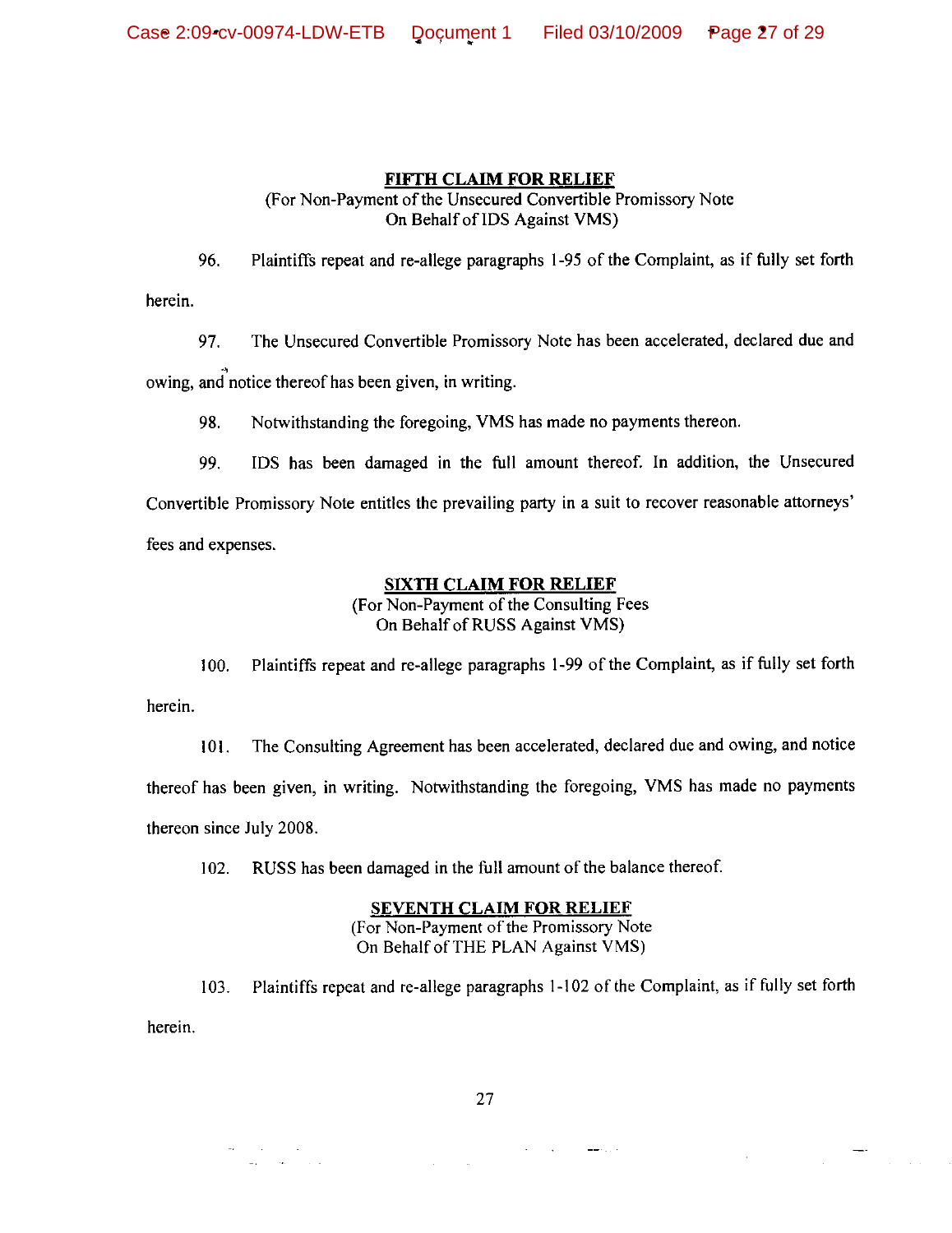104. The promissory note to THE PLAN has been accelerated, declared due and owing,

and notice thereof has been given, in writing. THE PLAN is the holder of the note.

105. Notwithstanding the foregoing, VMS has made no payments thereon.

106. THE PLAN has been damaged in the full amount thereof. In addition, the note provides for the recovery by THE PLAN of all costs and expenses, including reasonable attorneys' fees.

## **EIGHTH CLAIM FOR RELIEF**

# (For Breach of the Asset Purchase Agreement On Behalf of IDS Against VMS)

107. Plaintiffs repeat and re-allege paragraphs 1-106 of the Complaint, as if fully set forth herein.

108. VMS has breached the Asset Purchase Agreement.

109. IDS has been damaged by such breach.

WHEREFORE, Plaintiffs demand judgment, as follows:

With respect to the First Claim For Relief: awarding each of the Plaintiffs A. compensatory and punitive damages, interest, attorneys' fees, expenses and costs; and

В. With respect to the Second Claim For Relief: awarding each of the Plaintiffs

compensatory and punitive damages, interest, attorneys' fees, expenses and costs; and

 $C_{\cdot}$ With respect to the Third Claim For Relief: awarding IDS compensatory and punitive damages, interest, attorneys' fees, expenses and costs; and

D. With respect to the Fourth Claim For Relief: awarding IDS compensatory damages, interest, attorneys' fees, expenses and costs; and

E. With respect to the Fifth Claim For Relief: awarding IDS compensatory damages,